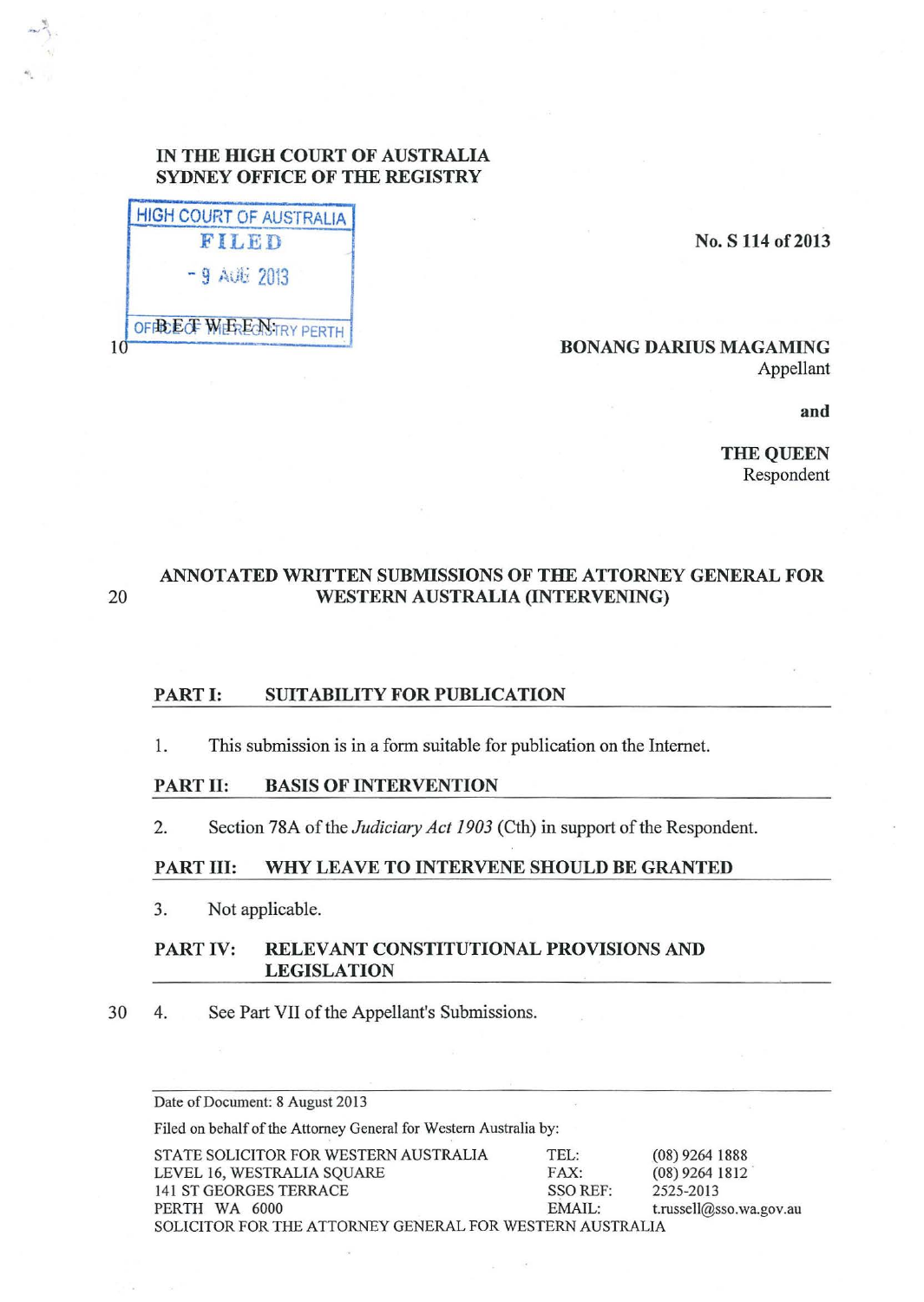#### **PARTY: SUBMISSIONS**

5. Western Australia intervenes to contend that none of the five bases upon which invalidity is asserted by the Appellant apply to the impugned legislation. This is so having regard to the following; *first,* the Appellant can only succeed if this Court over-rules *Fraser Henleins Pty Ltd v Cody*<sup>1</sup> and *Palling v Corfield*<sup>2</sup> and no sufficient reason to overrule these decisions has been demonstrated; *second,*  decisions from other jurisdictions relied upon by the Appellant do not support his central contentions.

#### **No** *per se* **challenge to the validity of mandatory minimum penalties**

- 10 6. The Appellant does not contend in this matter that the Commonwealth Parliament lacks power to legislate, or is precluded from legislating, to provide for a minimum sentence following conviction for a crime. No issue of the power of a State Parliament to enact such legislation arises in this matter.
	- 7. It is not in issue, and there is no doubt, that the Commonwealth Parliament can legislate for a maximum penalty following conviction, and can legislate to restrict or limit sentencing discretion in many ways<sup>3</sup>.
	- 8. So, the deficit of power, or constitutional impediment, contended for by the Appellant relates only to legislated minimum sentences, and is said to arise solely from Chapter III.
- 20 9. The validity of limitations upon judicial power, and the parameters of judicial power, are best approached having regard to Kitto J's observation in *R v Davison4 •*  In respect of legislated minimum sentences, history reveals a number of things.
	- 10. As explained by Stewart, Powell and Stevens JJ in *Woodson v North Carolina*<sup>5</sup>, the Common Law of crime, and early American criminal law statutes, provided for mandatory penalties, usually death. Some eighteenth and nineteenth century legislation provided for maximum terms of imprisonment without minima, the purpose of which was to exclude the mandatory death penalty for certain crimes. Put otherwise, the purpose was to limit discretion (or sentences) at the top end rather than at the bottom end. This history does not portend that any legislated mandatory minimum or maximum sentence is incompatible with, or an unwarranted restriction of, judicial power.

<sup>&</sup>lt;sup>1</sup> [1945] HCA 49; (1945) 70 CLR 100.

<sup>&</sup>lt;sup>2</sup> [1970] HCA 53; (1970) 123 CLR 52.

<sup>&</sup>lt;sup>3</sup> Sections 16A, 16B, 16BA, 16D, 16E, 17A, 17B and 19 of the *Crimes Act 1914* (Cth) illustrate this.

<sup>&</sup>lt;sup>4</sup> [1954] HCA 46; (1954) 90 CLR 353 at 382 - "Where the action to be taken is of a kind which had come by 1900 to be so consistently regarded as peculiarly appropriate for judicial performance that it then occupied an acknowledged place in the structure of the judicial system, the conclusion, it seems to me, is inevitable that the power to take that action is within the concept of judicial power as the framers of the Constitution must be taken to have understood it." See also; *TCL Air Conditioner (Zhongshan) Co Ltd v The Judges of the Federal Court of Australia* [2013] HCA 5 at [105]; *SaracenivJones* [2012] HCA 38 at [2]; *MZXQTv Minister for Immigration and Citizenship* [2008] HCA 28; (2008) 233 CLR601 at [94], [193]; *Albarran v Companies Auditors and Liquidators Disciplinary Board* [2007] HCA 23; (2007) 231 CLR 350 at [30]; *White v Director of Military Prosecutions* [2007] HCA 29; (2007) 231 CLR 570 at 594-595 [45]-[47]; *Thomas v Mowbray* [2007] HCA 33; (2007) 233 CLR 307 at [66]. *<sup>5</sup>*428 US 280 (1976) at 289-293.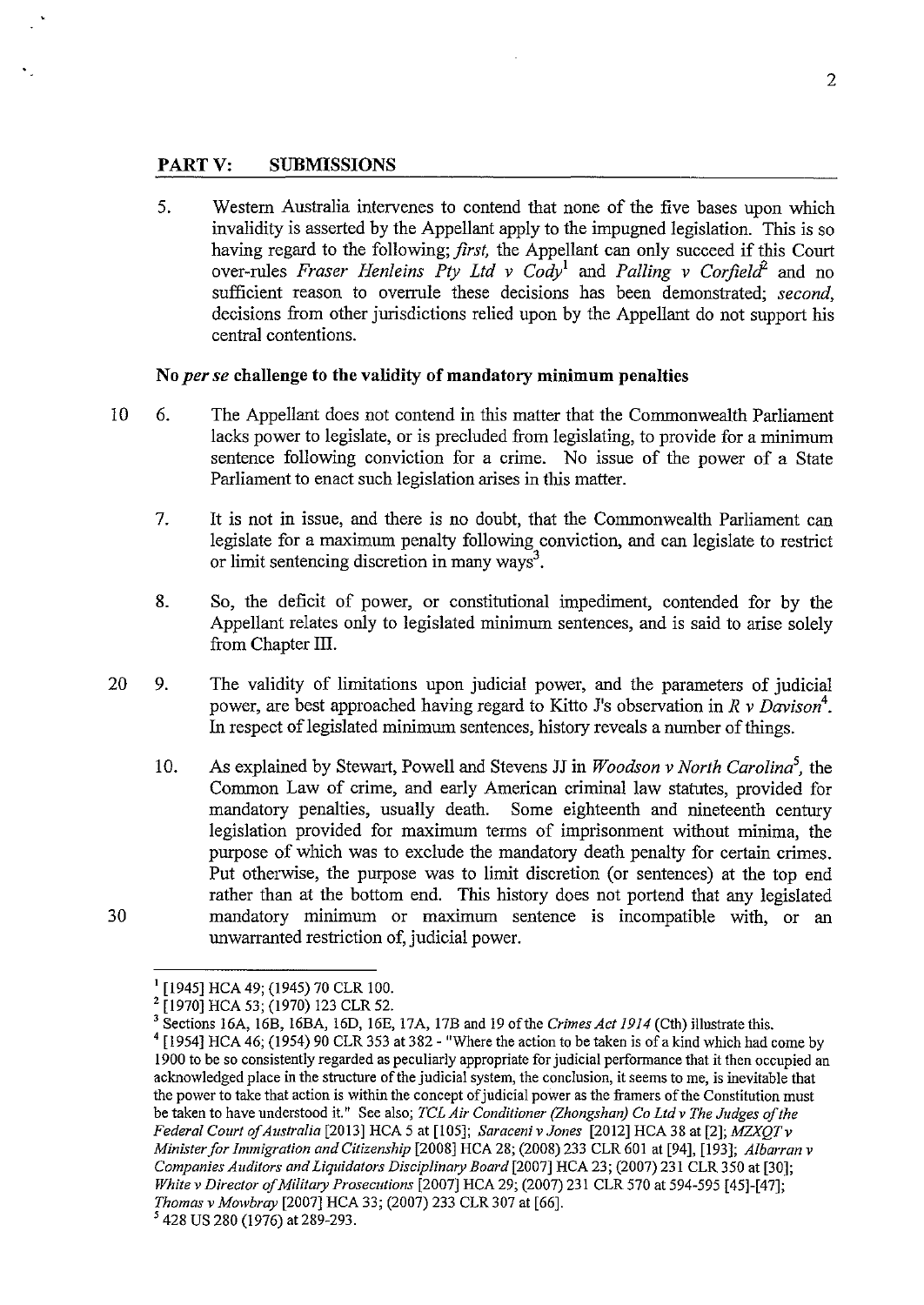- 11. It is also instructive to recall that in the United States, the validity of mandatory death penalty legislation, legislation requiring mandatory life sentences and "three strikes" legislation providing for minimum penalties, has been considered solely within the rubric of the Eight Amendment (applied to the States by the Fourteenth Amendment)<sup>6</sup>. Although the Supreme Court in *Woodson v North Carolina*, held (by a majority) that the Eight Amendment's prescription of cruel and unusual punishments invalidated a mandatory death penalty regime, the majority justices made plain that the reasoning did not apply to mandatory "sentences of imprisonment, however long"<sup>7</sup>. Limitation upon imposition of mandatory or minimum sentences has not been advanced in the United States on the basis of separation of powers or incompatibility or interference with judicial power<sup>8</sup>.
- 12. In England, much nineteenth century legislation imposing maximum penalties similarly emerged from a desire to limit mandatory capital punishment<sup>9</sup>. Absence of legislated minimum penalties is explained not by absence of power or incompatibility with judicial power, but by the purpose of such legislation being to preclude penalties beyond a maximum term of imprisonment.
- 13. The Common Law and common law jurisdictions have, from time immemorial, accepted that Parliament has power to legislate with respect to criminal sentences, and in this sense to limit judicial discretion in sentencing. Sir James Fitzjames Stephen observed<sup>10</sup>, in respect of the consequence of the furtive period of legislative law reform of the mid nineteenth century in England, that "though the varieties of punishment are still considerable ... they are greatly diminished", though a "minimum punishment" was maintained for at least one crime<sup>11</sup>. The though a "minimum punishment" was maintained for at least one crime<sup>11</sup>. observations of Sir James Fitzjames Stephen are consistent with the rather more stark conclusion of Professor Ashworth:

If one looks at the history, then one finds that wide judicial discretion has only been a characteristic feature of English sentencing for the last hundred years or so. In the first half of the nineteenth century, there were two factors that considerably restricted judicial discretion. There were maximum and minimum sentences for many offences, and several statutes provided a multiplicity of different offences with different graded maxima. For much of the nineteenth century, judges were left with less discretion than their twentieth and twenty-first century counterparts, and any claim that a wide sentencing discretion 'belongs' to the judiciary is without historical foundation. It gains its plausibility only from the legislature's

10

20

<sup>6</sup> The Eighth Amendment of course reproduces a provision of the *Bill of Rights 1689.* <sup>7</sup>*Woodson v North Carolina* 428 US 280 (1976) at 304-305.

<sup>8</sup> See also *Ewing v California* 538 US 11 (2003), upholding the validity of California "three strikes" legislation which required a minimum sentence (see p.l6), which considered validity solely as arising under Eighth Amendment.

<sup>9</sup> See Radzinowicz and Hood, *The Emergence of Penal Policy in Victorian and Edwardian England*  (Clarendon Press, 1990) chapter 22; Stephen, *A History of the Criminal Lmv of England* (Macmillan & Co, 1883) volume I chapter XIII (happily entitled "A History of Legal Punishments"). See in particular, Sir James Fitzjames Stephen's discussion at pp.473-478 as to the statutes, commencing in the early nineteenth century in England, limiting the availability of capital punishment and the discussion at pp.480-482 relating to the legislative changes that limited the punishment of transportation, by imposing maximum and minimum terms of transportation.

<sup>&</sup>lt;sup>10</sup> Stephen, *A History of the Criminal Law of England* (Macmillan & Co, 1883) at p.482.<br><sup>11</sup> See also Bingham, 'The Courts and the Constitution' (1997) 7 *King's College Law Journal* 12 at 24 and his Lordship's reference to the mandatory minimum sentence prescribed by the *Slave Trade Act 1824.*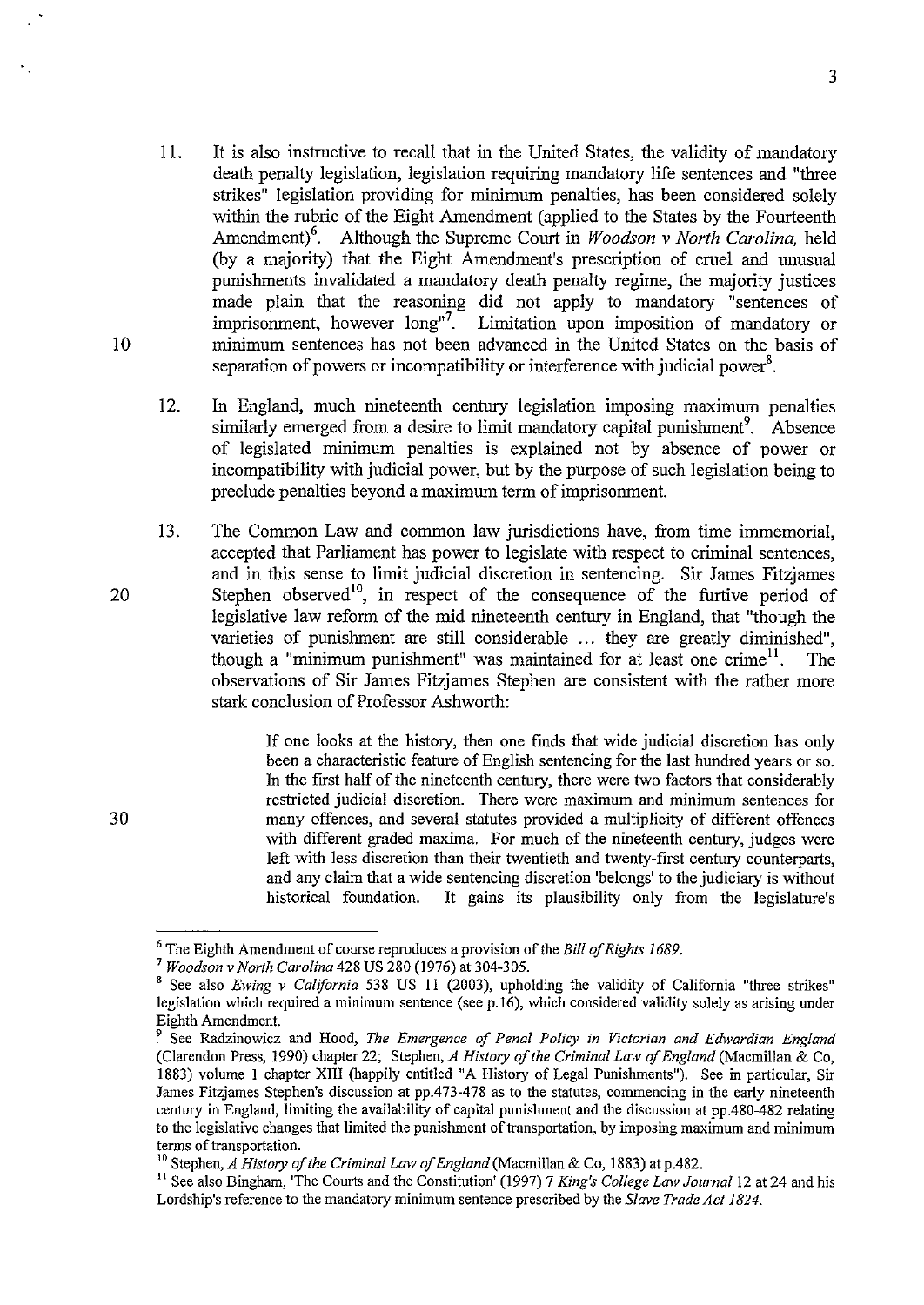abandonment of minimum sentences in the late nineteenth and early twentieth century, and from the trend at one time to replace the plethora of narrowly defined offences, each with its separate maximum sentence, with a small number of 'broad band' offences with fairly high statutory maxima. ...

That belief, widely shared in the judiciary, is a belief that judicial discretion supervised by the Court of Appeal is more likely to produce fair sentencing outcomes than greater statutory restrictions. This is an arguable proposition.... But it is not the same as the principle of judicial independence, nor does it provide a basis for any principle that the legislature may not properly do more than set maximum sentences and introduce new forms of sentence.<sup>1</sup>

## The authority of *Fraser Henleins Pty Ltd v Cody* aud *Palling v Cotjield*

- 14. The proposition that the Commonwealth can not legislate to impose a minimum sentence upon conviction is inconsistent with all judgments in *Fraser Henleins Pty*  Ltd v Cody<sup>13</sup> and in *Palling v Corfield*<sup>14</sup>. The upholding of this appeal would require the overruling of *Fraser Henle* ins *Pty Ltd v Cody* and *Palling v Corfield.*
- 15. French CJ in *Wurridjal v Commonwealth<sup>15</sup>*stated the matters that guide reconsideration of earlier authority. It can not be said, in respect of *Fraser Henleins Pty Ltd v Cody* and *Palling v Corfield,* that any error in the reasoning of either decision has been made manifest by later cases, or that either decision was in conflict with established principle, or that they were isolated decisions, or that there was significant dissent in either case. And clearly enough, all Australian Parliaments have proceeded on the basis of their correctness.
- 16. *Fraser Henleins Pty Ltd v Cody* and *Palling v Corfield* are not the only relevant decisions of this Court.
- 17. *Sillery v The Queen*<sup>16</sup> considered the construction and validity of s.8 of the *Crimes (Hijacking of Aircraft) Act 1972* (Cth). Gibbs CJ (with whom Aickin J agreed) construed the relevant provision as not providing for a mandatory minimum or mandated term of life imprisonment. Murphy J can be understood as coming to the same conclusion on the issue of construction<sup>17</sup>. Wilson J and Brennan J construed the provision as providing for a mandatory sentence of life imprisonment. Although, invalidity of the provision was not a ground of appeal, either before the High Court or the Queensland Court of Criminal Appeal<sup>18</sup>, it might be thought that

10

<sup>&</sup>lt;sup>12</sup> Ashworth, *Sentencing and Criminal Justice* (Cambridge University Press, 4<sup>th</sup> ed, 2005) at pp.52-53.<br><sup>13</sup> [1945] HCA 49; (1945) 70 CLR 100 at 119 (Latham CJ), 121-122 (Starke J), 124 (where Dixon J adopts the reasoning of the majority in *Coorey's Case* (1944) 45 SR (NSW) 287). In this respect, his Honour was doubtless referring to the reasoning of Davidson J at 314, and of Nicholas CJ in Eq. at 318-319). See also 131-132 (McTiernan J), 139 (Williams J).

<sup>[1970]</sup> HCA 53; (1970) 123 CLR 52 at 58 (Barwick CJ), (likely) 62-63 (McTiernan J), 64-65 (Menzies J), 67 (Owen J), 68 (Walsh J). Windeyer and Gibbs JJ agreed with "all others", which itself demonstrates that

<sup>&</sup>lt;sup>15</sup> [2009] HCA 2; (2009) 237 CLR 309 at [65]-[72].<br><sup>16</sup> [1981] HCA 34; (1981) 180 CLR 353.<br><sup>17</sup> His Honour, in his judgment in *Sillery* and in later judgments, put the matter a little broader than this. None of this is relied in this appeal, and so it is sufficient simply to note his Honour's judgments in; *Barker v R* [1983] HCA 18; (1983) 153 CLR 338 at 350; *Gallagher v Durack* [1983] HCA 2; (1983) 152 CLR 238 at 249; *Pochi v Macphee* [1982] HCA 60; (1982) 151 CLR 101 at 114; *Millerv TCN Channel Nine Pty Ltd*  [1986] HCA 60; (1986) 161 CLR 556 at 581. 18 *R v Sillery* [1980] Qd R 374.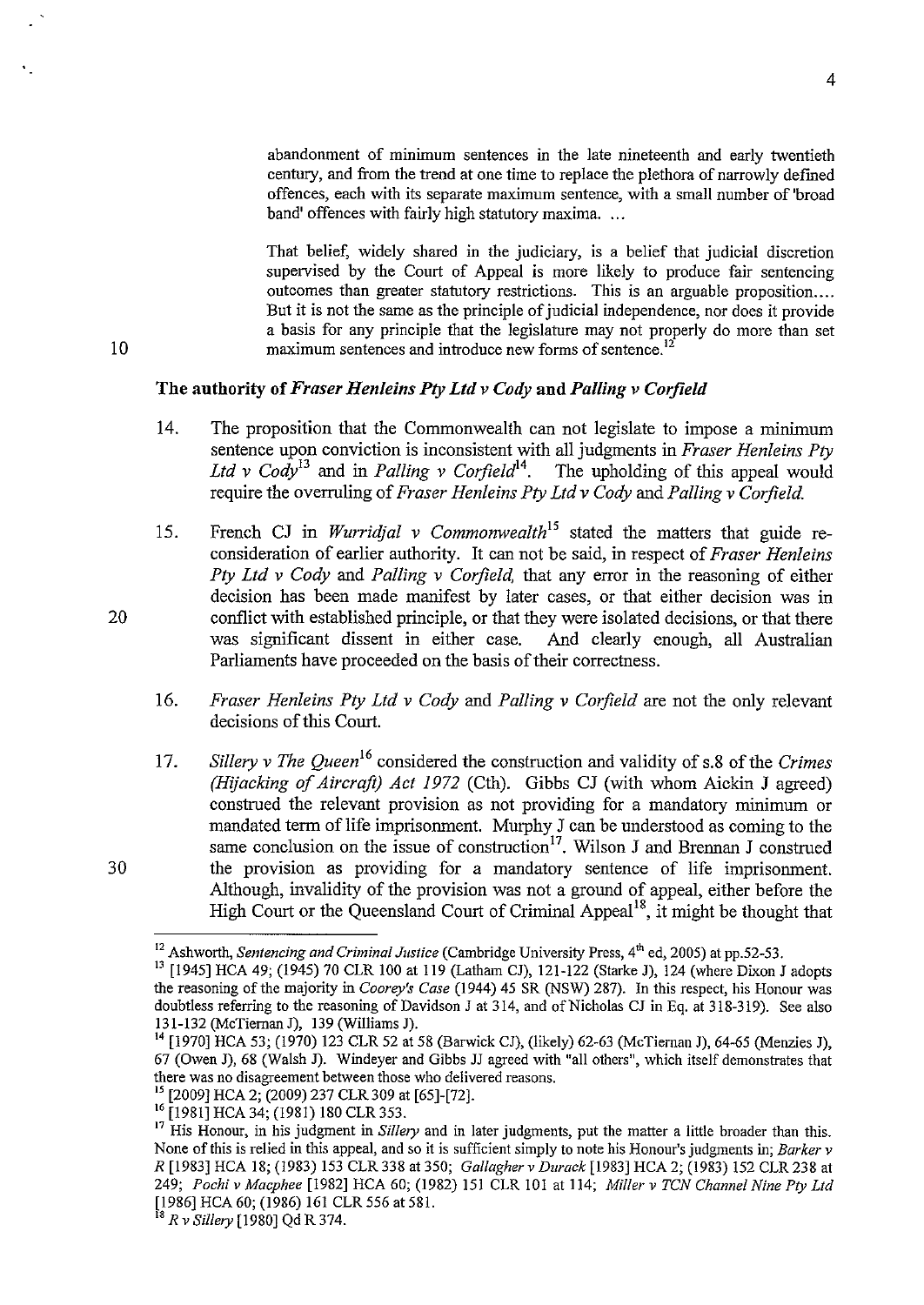had it occurred to either of Wilson J or Brennan J that an issue of the invalidity of provisions of a Commonwealth statute that provided for mandatory life imprisonment existed, it might have been mentioned. This might be thought particularly so in light of the expansive judgment of Murphy J.

- 18. This Court in *Wynbyne v Marshal/<sup>19</sup>*refused special leave to appeal from the decision of the Full Court of the Supreme Court of the Northern Territory<sup>20</sup> dismissing a challenge to the validity of a regime of mandatory minimum sentences.
- 19. Australian courts have not, when considering "people smuggling" type provisions in Commonwealth legislation imposing mandatory minimum penalties, considered such provisions to give rise to constitutional issues.
	- 20. *Muller v Dalgety & Co Ltd*<sup>21</sup> considered s.9A(1) of the *Immigration Restriction Act 1901* (Cth), which provided that:

If any vessel, having on board any stowaway, who is a prohibited immigrant, comes into any port in Australia, the master, owners, agents, and charterers of the vessel shall be jointly and severally liable on summary conviction to a penalty of One hundred pounds for each stowaway.<sup>22</sup>

21. All members of the Court construed the penalty as mandatory, upheld convictions and did not consider that a question of validity arose. The manner in which each of Griffiths CJ, Barton and O'Connor JJ concluded their respective reasons<sup>23</sup> is notable. The New South Court of Criminal Appeal in  $R \nu$  Booth<sup>24</sup> considered an identical provision<sup>25</sup> and similarly did not consider any question of validity.

## **Decisions from other jurisdictions relied upon by the Appellant**

- 22. The Appellant refers to a number of decisions from other jurisdictions in support of his contentions<sup>26</sup>. Properly understood, none of them assist the Appellant.
- 23. The dicta of the Supreme Court of Ireland in *Deaton v Attorney General*<sup>27</sup>, extracted by the Appellant at [50] of his submissions, is to be understood having regard to the later decision of the Supreme Court of Ireland in *Lynch v Minister for*

5

10

<sup>&</sup>lt;sup>19</sup> [1998] HCATrans 191.<br><sup>20</sup> *Wynbyne v Marshall* (1997) 7 NTLR 97.<br><sup>21</sup> [1909] HCA 67; (1909) 9 CLR 693.<br><sup>22</sup> Subsection (2) deemed every stowaway to be a prohibited immigrant unless they passed the dictation test or had prior permission to land without restriction.<br><sup>23</sup> Griffiths CJ at 700; "The appeal must therefore be allowed and the conviction restored, although under the

special circumstances of the case one would not be surprised if the whole or part of the penalty should be remitted by the Crown." Barton J at 706; "As the case seems to be one of some hardship, the circumstances may possibly receive favourable consideration at the hands of the Executive." O'Connor J at 712; "But I agree with my learned colleagues that the conduct of the master from the time when the suspicions of the immigration officer were communicated to him has been such as to render the case against both defendants a proper one for the consideration of the Executive."<br><sup>24</sup> (1947) 48 SR (NSW) 16.

<sup>25</sup> Section 9A(1) of the *Immigration Act 1901-1949* (Cth).<br><sup>26</sup> Appellant's Submissions at [49]-[55].<br><sup>27</sup> *Deaton v Attorney General* [1963] IR 170.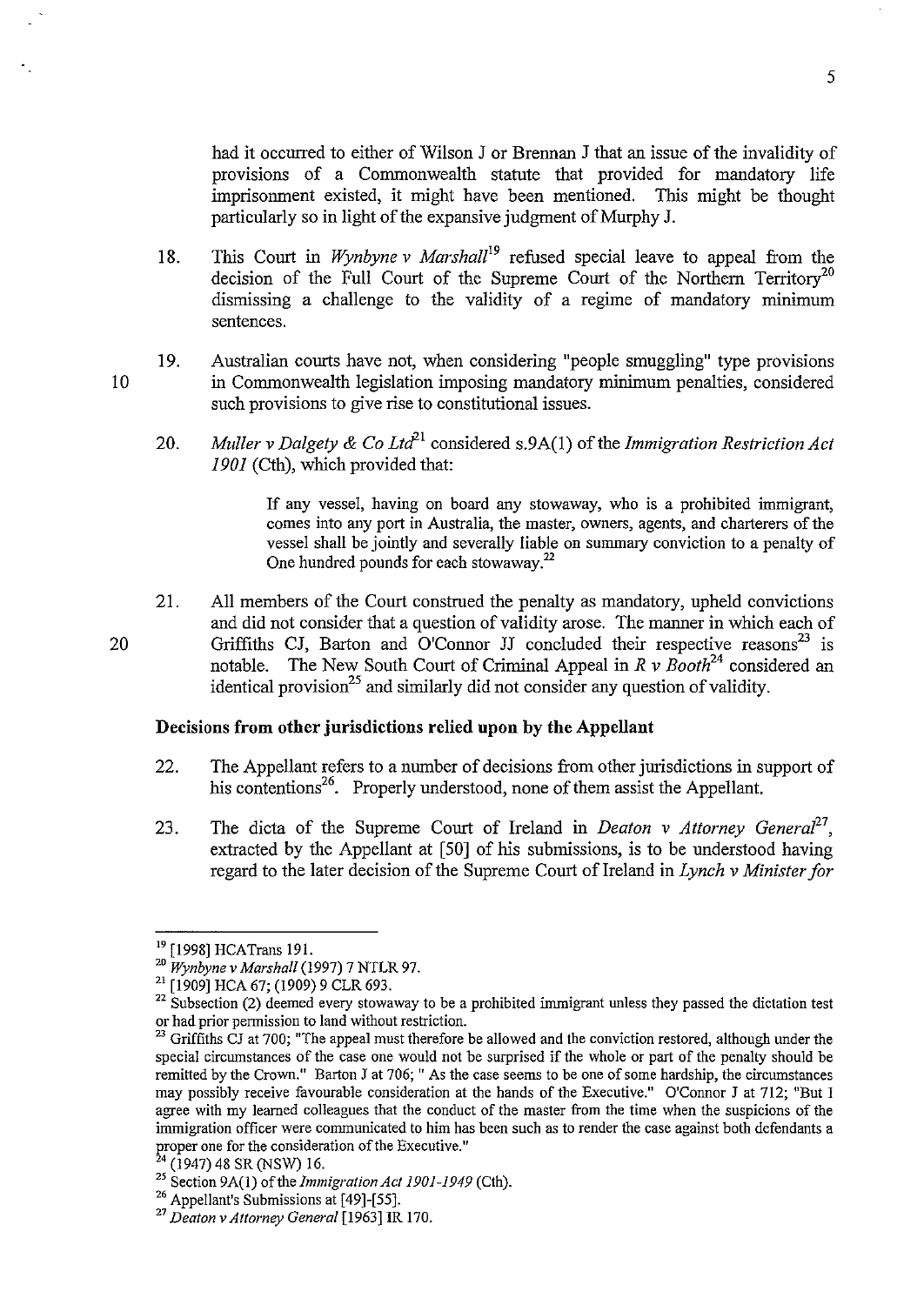*Justice Equality and Law Reform28.* In *Lynch,* the Supreme Court dismissed a challenge to the validity of a mandatory sentence of life imprisonment. Among the arguments dismissed was that the "imposition of the mandatory life sentence offended against the constitutional doctrine or principle of proportionality ... since the trial judge had no discretion to impose or tailor a sentence which reflected the particular circumstances in which the offence may have been committed."<sup>29</sup> The Court also rejected the contention that the imposition of a mandatory sentence of life was incompatible, or an interference, with judicial power<sup>30</sup>. In dealing with *Deaton v Attorney General, the Court in <i>Lynch* observed<sup>31</sup>:

The Court is satisfied, as O'Dalaigh C.J. explained in that case *[Deaton],* that the Oireachtas in the exercise of its legislative powers may choose in particular cases to impose a fixed or mandatory penalty for a particular offence. That is not to say that legislation which imposed a fixed penalty could not have its compatibility with the Constitution called in question if there was no rational relationship between the penalty and the requirements of justice with regard to the punishment of the offence specified.

- 24. As regards the position in Ireland, it is also instructive to have regard to the recent report of the Irish Law Reform Commission, *Mandatory Sentences,* Report No 108  $(2013)^{32}$ .
- 20 25. *Liyanage v The Queen*<sup>33</sup> (relied upon by the Appellant) was an appeal from the Supreme Court of Ceylon considering the validity of legislation, the "pith and substance" of which was described  $as^{34}$ .

a legislative plan *ex post facto* to secure the conviction and enhance the punishment of ... particular individuals. It legalised their imprisonment while they were awaiting trial. It made admissible their statements inadmissibly obtained

<sup>&</sup>lt;sup>28</sup> [2010] IESC 34; [2012] 1 IR 1.<br><sup>29</sup> Lynch v Minister for Justice Equality and Law Reform [2010] IESC 34; [2012] 1 IR 1 at [20], [53]–[55].

<sup>&</sup>lt;sup>30</sup> Lynch v Minister for Justice Equality and Law Reform <sup>[2010]</sup> IESC 34; [2012] 1 IR 1 at [29]-[34], [46], [49]-[52].<br> $^{51}$  Lynch v Minister for Justice Equality and Law Reform [2010] IESC 34; [2012] 1 IR 1 at [49].

<sup>&</sup>lt;sup>32</sup> After citing the development of mandatory sentencing in relation to murder, drug offences, firearm offences, and repeat offenders in Ireland, England and Wales, and the United States of America, the Commission noted at [2.220]: "[A]n alternative view [of the historical evolution of presumptive minimum sentences] is that these sentencing regimes are, when considered in a broader historical context, the product of a long-standing policy approach. As outlined above, presumptive minimum sentences are typically directed at high-risk forms of criminality that have a particularly grave societal impact. In modem times, drugs offences, firearms offences and gangland crime fit this mould. Historically, however, a similar threat was perceived to derive from 'habitual offenders' – career criminals who specialised in particular forms of crime. In the 19<sup>th</sup> century, such offenders attracted mandatory sentences under the *Habitual Offender Acts*. These regimes were essentially the precursors to contemporary 'three strike laws' and other sentencing practices directed at those considered to be a particular threat to public safety. In this ligbt, presumptive and mandatory minimum sentences for first-time and repeat offenders may be viewed as the continuation of a long-standing penal policy."

Note also at [4.160]: "In Australia, mandatory sentencing has a long history. During the 18<sup>th</sup> and 19<sup>th</sup> centuries, mandatory sentencing was used for a wide variety of offences. However, during the 19<sup>th</sup> century, this approach was largely abandoned in favour of parliament setting the maximum penalty, with the sentencing judge responsible for determining the appropriate sentence for the individual offender. In recent years, it would appear that the use of mandatory and presumptive sentencing is again becoming increasingly commonplace."<br><sup>33</sup> [1967] 1 AC 259.

<sup>33 [1967]1</sup> AC 259. 34 *Liyanage v The Queen* [1967]1 AC 259 at 290.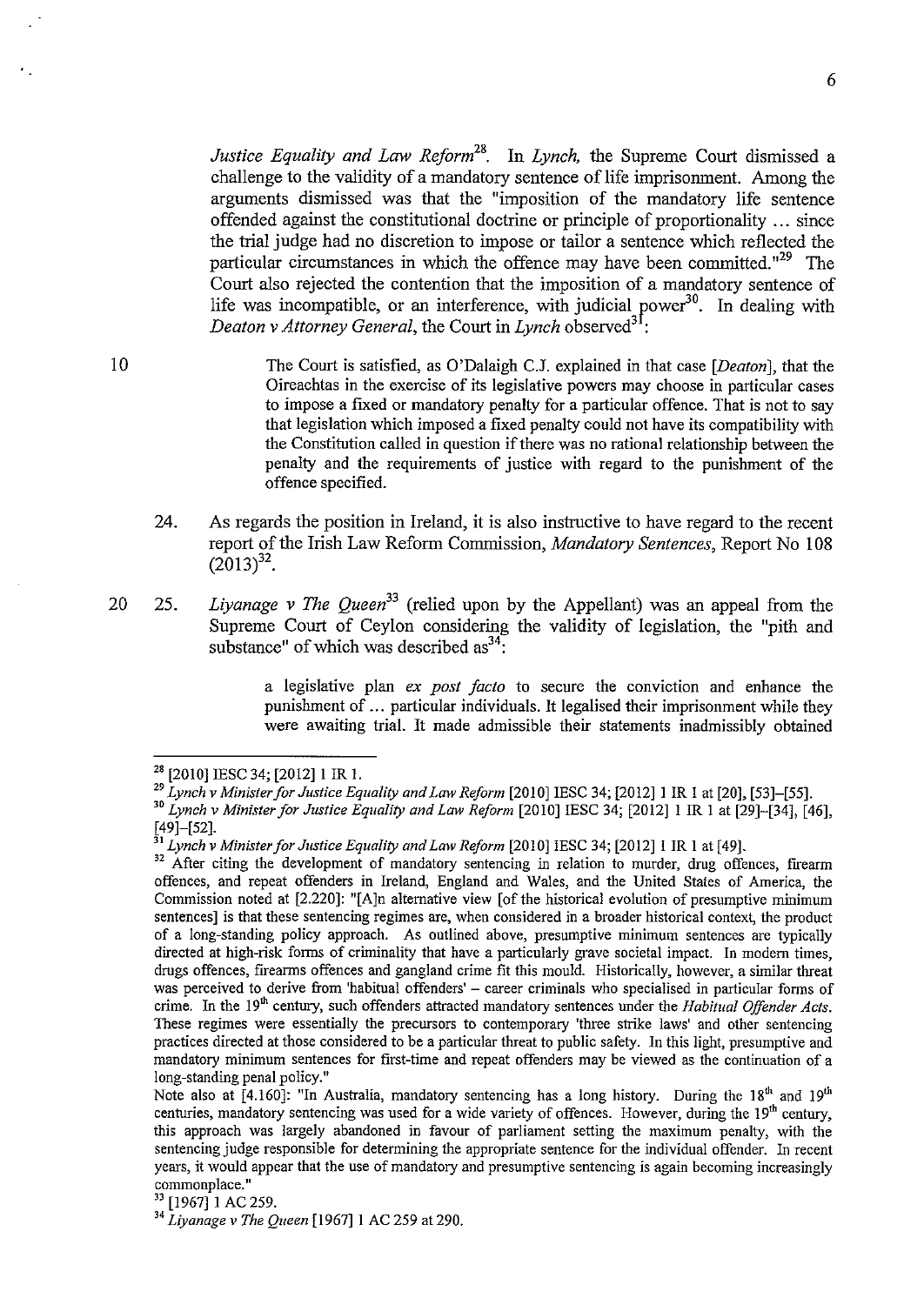during that period. It altered the fundamental law of evidence so as to facilitate their conviction. And finally it altered *ex post facto* the punishment to be imposed on them.

7

- 26. The reasoning as to invalidity applied to the legislation as a whole. It is (with respect) incomplete to characterise the advice of the Privy Council as dealing centrally with legislation providing for a mandatory sentence and as incidentally suffering from "further vices".<sup>35</sup>
- 27. *Hinds* v *The Queen<sup>36</sup>*(also relied upon by the Appellant) was an appeal from the Court of Appeal of Jamaica involving the validity of legislation establishing a Court, distinct from the Supreme Court and comprising more junior judicial officers, to deal with crimes involving firearms. Section 8(2) of the *Gun Court Act 1974* (Jamaica) required that, upon conviction for certain offences involving the use of firearms, a mandatory sentence of detention "at hard labour during the Governor-<br>General's pleasure" be imposed. Other legislation provided that the person Other legislation provided that the person convicted could only be released from prison on advice of an executive Review Board. In effect, for these offences, the sentence was determined by the executive. Lord Diplock (for the majority in the Privy Council) noted that the Parliament of Jamaica had, under the Constitution<sup>37</sup>:

[power to] prescribe a range of punishments up to a maximum in severity, either with or, as is more common, without a minimum, leaving it to the court by which the individual is tried to determine what punishment falling within the range prescribed by Parliament is appropriate in the particular circumstances of his case.

- 28. The legislation in *Hinds* v *The Queen* was invalid because it rested the whole of the power to sentence on the executive<sup>38</sup>.
- 29. *Ali v the Queen*<sup>39</sup> (also relied upon by the Appellant) concerned Mauritian legislation under which, for a particular offence, the prosecution could elect to have an accused tried before a judge alone in the Supreme Court, or in an intermediate court. A sentence of death was mandatory if the matter was heard in the Supreme Court and the accused convicted. If tried, for the same offence, in the intermediate court, there was no mandatory sentence. Central to the decision of the Privy Council was that the offence in both circumstances was the same, and so the prosecutor's choice of forum was in substance prosecutorial selection of sentence<sup>40</sup>.
- 30. It might be added that, in the United States, a jurisdiction of the Common Law tradition with a constitutional proscription of cruel and unusual punishment, the

30

10

<sup>&</sup>lt;sup>35</sup> Appellant's Submissions at [51].

 $^{36}$  [1977] AC 195.<br><sup>37</sup> Hinds v The Queen [1977] AC 195 at 226.

<sup>37</sup>*Hinds v The Queen* [1977] AC 195 at 226. 38 *Hinds v The Queen* [1977] AC 195 at 226.

<sup>39</sup>*Ali v the Queen* [1992]2 AC 93.

<sup>&</sup>lt;sup>40</sup> See *Ali v the Queen* [1992] 2 AC 93 at 104: "If in Mauritius importation of dangerous drugs by one found to be trafficking carried in all cases the mandatory death penalty and importation on its own a lesser penalty, the Director of Public Prosecution's discretion to charge importation either with or without an allegation of trafficking would be entirely valid. The vice of the present case is that the Director's discretion to prosecute importation with an allegation of trafficking either in a court which must impose the death penalty on **conviction with the requisite finding or in a court which can only impose a fine and imprisonment enables**  him in substance to select the penalty to be imposed in a particular case."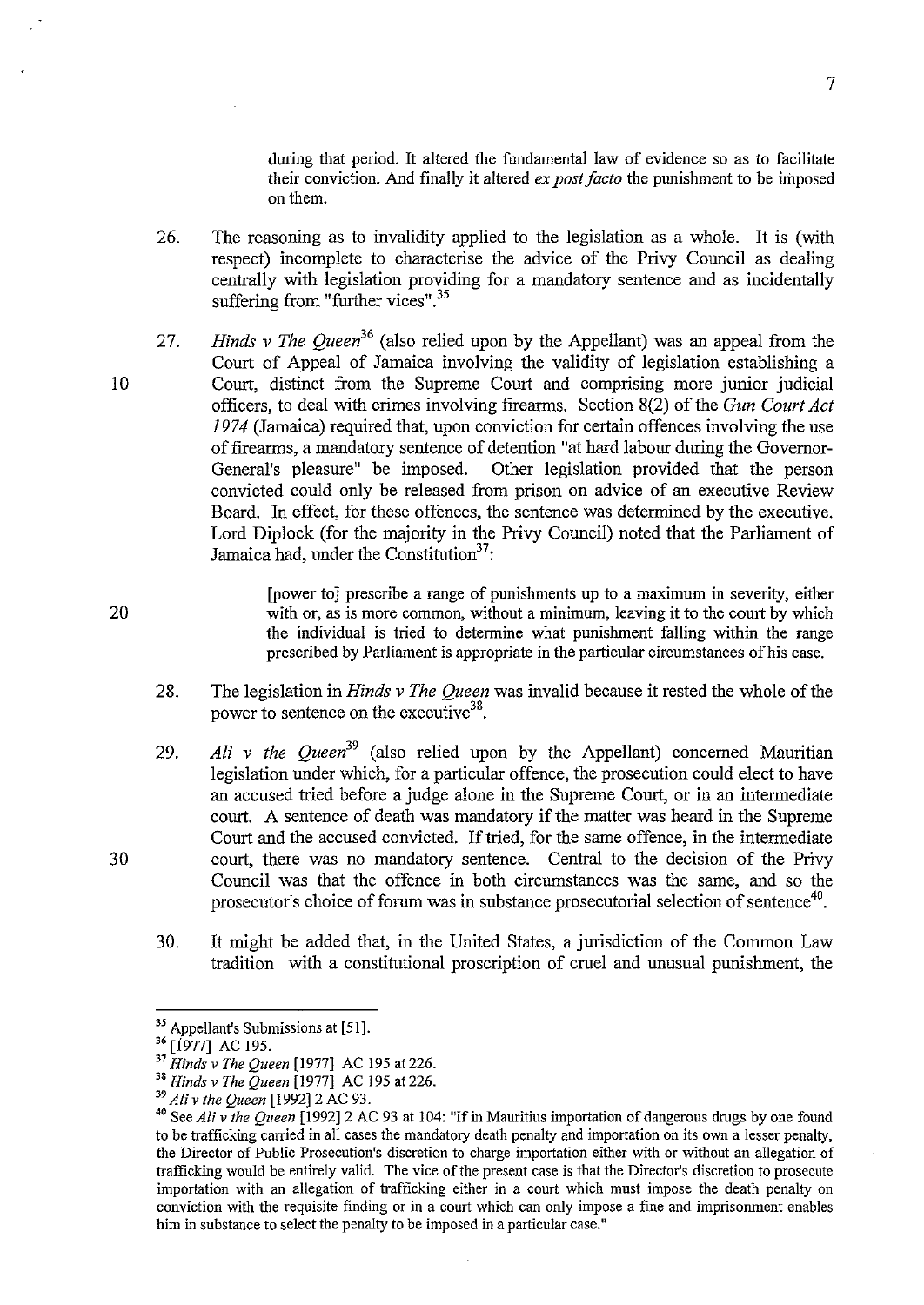8

validity of legislated minimum terms of imprisonment has been upheld<sup>41</sup>. In Canada, with a similar constitutional proscription of cruel and unusual punishment<sup>42</sup>, the Supreme Court upheld the validity of a four-year mandatory minimum penalty for criminal negligence causing death with a firearm<sup>43</sup> and a tenyear mandatory minimum for second-degree murder in the context of a "mercy killing"<sup>44</sup>.

## **The Appellant's five contentions**

- 31. The Appellant advances five propositions.
- 10 32. *First*; that the operation of the minimum sentence provision in s.236B(3)(c) is impermissibly arbitrary. The contention is that the Commonwealth Parliament lacks power to enact legislation that gives rise to such arbitrariness or that the imposition by the Court of a (mandatory?) sentence that is of such character of arbitrariness is not a valid exercise of judicial power<sup>45</sup>, and so the legislation requiring such a sentence is invalid.
	- 33. *Second;* that the exercise of judicial power requires that a criminal accused be accorded natural justice. An aspect of the process from indictment to sentence in this matter involved the making of decisions in respect of which the Appellant was not heard and, accordingly, the exercise of judicial power here was invalid<sup>46</sup>.
	- 34. *Third;* that an essential attribute of judicial power is "equality before the law". The impugned provisions are said to be incompatible with this by imposing different outcomes for co-offenders whose circumstances are relevantly identical (those charged under s.233A and those charged with an aggravated offence under s.233C), and that s.236B does not allow for differentiation in sentencing co-offenders whose circumstances  $\text{differ}^{47}$ .
		- 35. *Fourth;* the exercise of judicial power requires the giving of reasons, including reason for the imposition of a sentence upon conviction. Here, the reasons given by the trial judge for the sentence imposed was, in effect, that he was required to do so, and that this does not accord with the obligation to give reasons<sup>48</sup>.
		- 36. *Fifth*; it is incompatible with the lawful exercise of judicial power to require a Court to impose a sentence that is not proportionate<sup>49</sup>.

<sup>30</sup> 

<sup>41</sup>*Ewing v California* 538 US 11 (2003); *Lockyer v Andrade* 538 US 63 (2003). As noted above, although the Supreme Court in *Woodson v North Carolina* 428 US 280 (1976), held (by a majority) that the Eight Amendment invalidated a mandatory death penalty regime, the majority justices made plain at 304-305 that the reasoning did not apply to mandatory "sentences of imprisonment, however long".

<sup>&</sup>lt;sup>42</sup> Section 12 of the *Canadian Charter of Rights and Freedoms*.<br><sup>43</sup>  $R v$  *Morrisey* [2000] 2 SCR 90.<br><sup>44</sup>  $R v$  *Latimer* [2001] 1 SCR 3. In  $R v$  *Smith* [1987] 1 SCR 1045 the Court declared invalid a seven-year mandato

<sup>&</sup>lt;sup>45</sup> This is the proposition dealt with in the Appellant's Submissions at [42]-[71].<br><sup>46</sup> This is the proposition dealt with in the Appellant's Submissions at [75]-[78], and most directly at [77].<br><sup>47</sup> This is the proposi

 $49$  This is the proposition dealt with in the Appellant's Submissions at [85]-[94].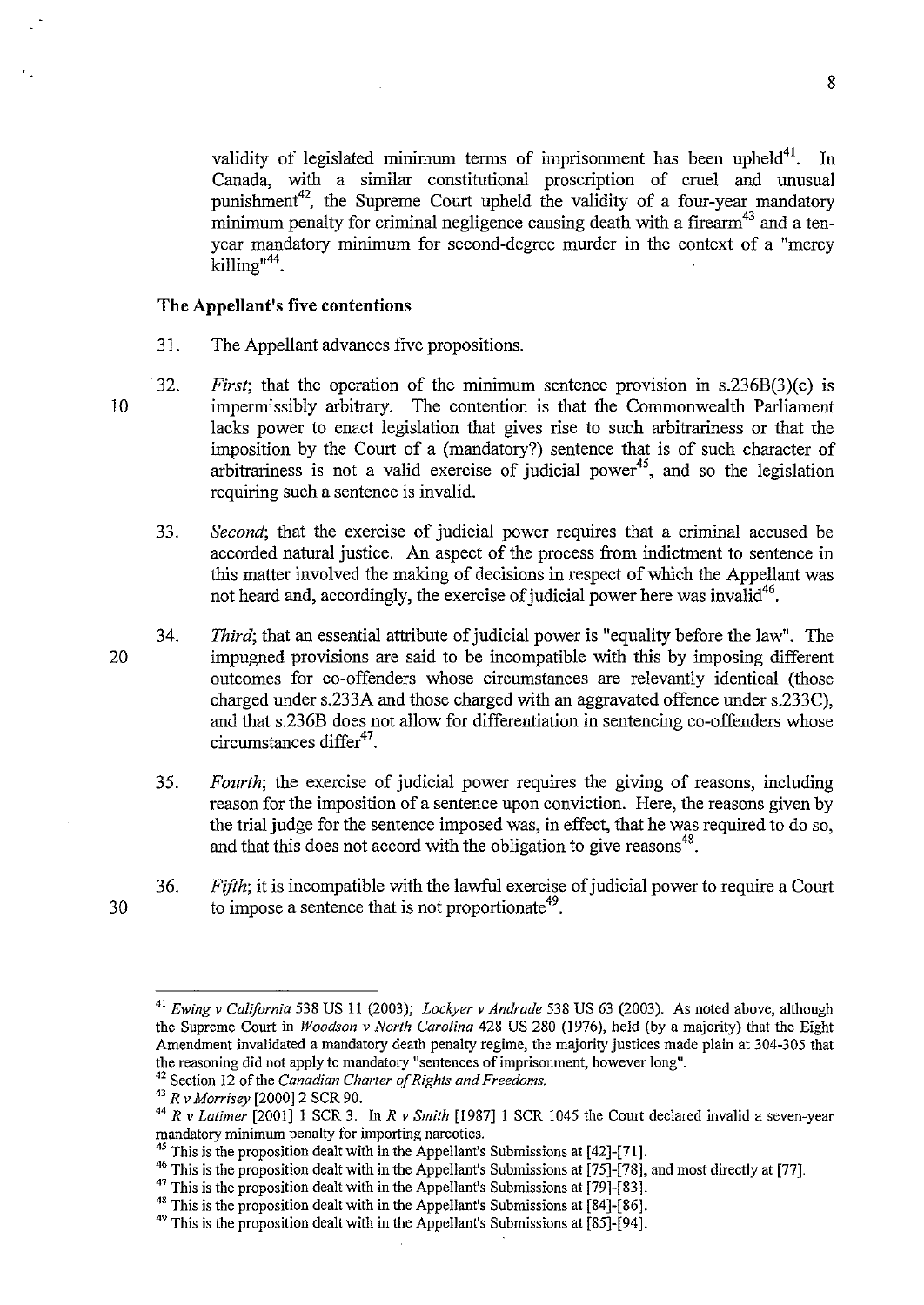37. The first, third and fifth propositions are plainly inconsistent with *Fraser Henleins Pty Ltd v Cody* and in *Palling v Corfield.* The first and fifth propositions apply equally to legislation imposing maximum penalties, and in this respect, as Starke J observed in *Fraser Henleins Pty Ltd v Cody*<sup>50</sup>, "And, if a maximum penalty, why not a minimum penalty; that is a matter of policy and not of law".

#### Sections 233A and 223C of the *Migration Act 1958*

- 38. In respect of the Appellant's submissions relating to the operation of ss.233A and 223C of the *Migration Act 1958* (Cth)<sup>51</sup>; the provisions are of a genus commonly found in criminal statutes. Section 233C simply has an additional aggravating element. It is common that an aggravating element creates a separate offence. This can be illustrated by Chapter XXXI of the *Criminal Code (WA)* dealing with sexual offences<sup>52</sup>. Necessarily, an accused, if convicted of the aggravated offence, also commits the primary offence, and so primary offences are invariably "alternative offences" to the aggravated offence, and conviction on the alternative is open even if the accused is not charged with  $it^{53}$ . There is nothing unusual in this; an aggravated offence necessarily subsumes the primary offence. Nor is it unusual that an aggravated offence carries a different, invariably greater, penalty to the primary offence.
- 39. It can not be doubted that the prosecution can (lawfully) charge with an offence that carries a greater penalty rather than another offence, which relates to the same conduct, that carries a lesser penalty. "Each way offences" are the classic example and their validity was upheld in *Fraser Henleins Pty Ltd v Cody*<sup>54</sup>.
	- 40. As French CJ, Hayne, Kiefel, Bell and Keane JJ observed in *Elias v The Queen<sup>55</sup> :*

It may be accepted that the prosecutor's selection of the charge is capable of having a bearing on the sentence. Commonly this will be the case where the prosecution

10

<sup>50 [1945]</sup> RCA 49; (1945) 70 CLR 100 at 122. There are countless observations to the same effect. See *Coorey's Case* {1944) 45 SR (NSW) 287 at 319 (Nicholas CJ in Eq.) Perhaps the most direct is that of Lord Bingham; "There is room for rational argument whether it is desirable to restrict the judges' sentencing discretion .... But even this is not a constitutional argument. As Parliament can prescribe a maximum penalty without infringing the constitutional independence ofthe judges, so it can prescribe a minimum. This is, in the widest sense, a political question  $-$  a question of what is beneficial for the polity  $-$  not a constitutional question."- Bingham, 'The Courts and the Constitution' {1997) 7 *King's College Law Journal*  12 at 25. See also, Bagaric, 'What sort of mandatory penalties should we have?' (2002) 23 *Adelaide Law Review* 113 at 117, Manderson and Sharp, 'Mandatory Sentences and the Constitution: Discretion, Responsibility, and Judicial Process' (2000) 22 *Sydney Law Review* 585 at 618. 51 Appellant's Submissions at [32]-[41].

<sup>&</sup>lt;sup>52</sup> The relevant provisions, being for this purpose s 319(1) (definition of circumstances of aggravation), s.324 (aggravated indecent assault), s.326 (aggravated sexual penetration without consent) and s.328 (aggravated sexual coercion) and alternative offences stated therein, are annexed. This is not invariable – for some offences the circumstances of aggravation go only to sentence; this can be seen (for instance) in the robbery provisions of *Criminal Code (WA).* The relevant provisions, ss.39l and 392, are annexed. Some of the difficulties which these latter sort of provisions create, as opposed to the provisions in this appeal, are discussed in Gillespie v State of Western Australia [2013] WASCA 149.

In this sense, such primary offences are, to use the Appellant's term, co-extensive with the aggravated offence- see Appellant's Submission [33]. Of course, the offences are not co-extensive; an offence against s.233C is not necessarily an offence against s.233A.

<sup>54 [1945]</sup> RCA 49; {1945) 70 CLR 100 at 119-120 (Latham CJ), 121 (Starke J), 124-125 (Dixon J), 131-132 (McTiernan J) and 139-140 (Williams J). See also *Ali v The Queen* [1992]2 AC 93 at 104. *<sup>55</sup>*[2013] RCA 31 at [34].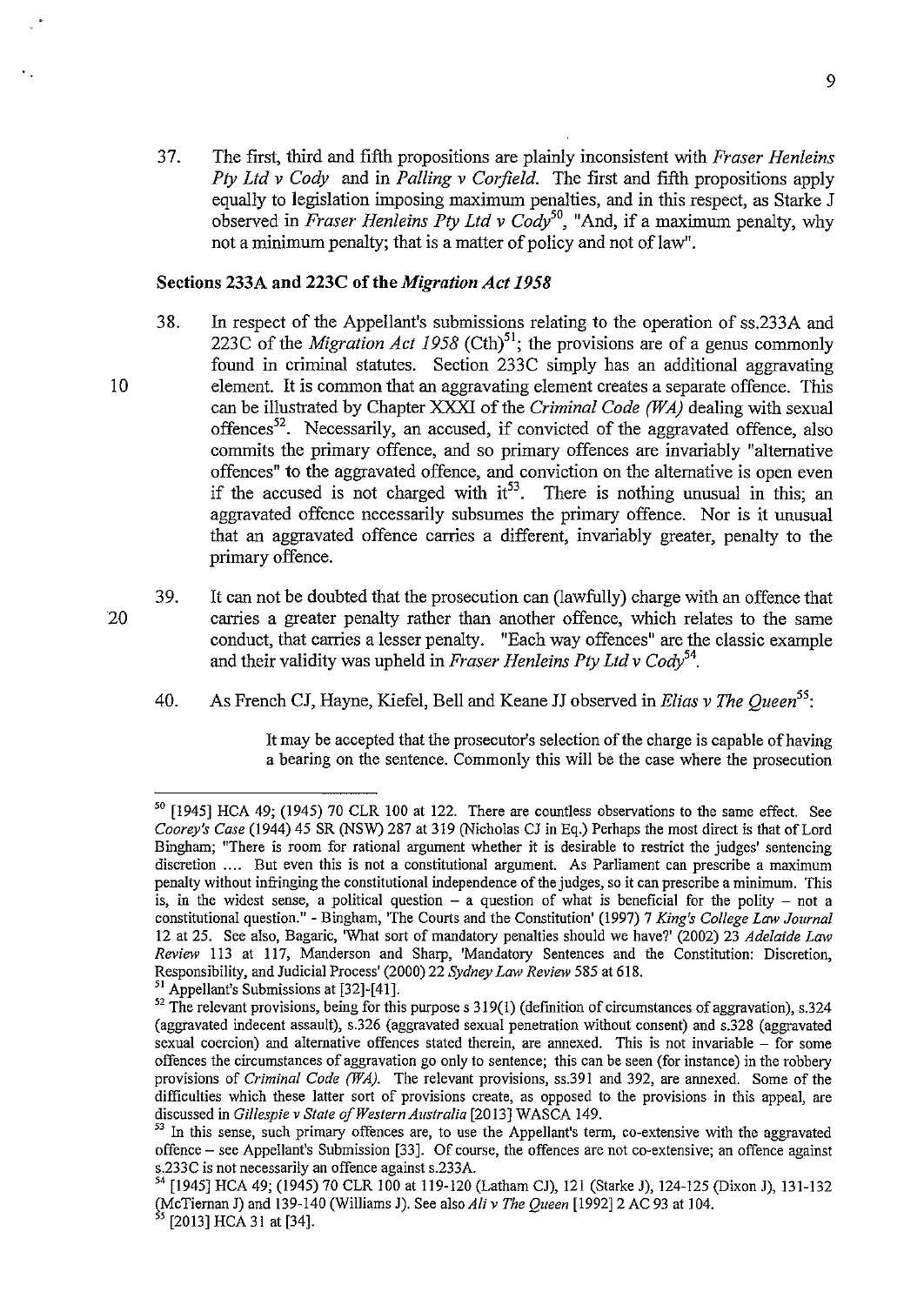has a discretion in determining whether to proceed summarily or on indictment. However, the separation of functions does not permit the court to canvass the exercise of the prosecutor's discretion in a case in which it considers a less serious offence to be more appropriate any more than when the court considers a more serious charge to be more appropriate.

- 41. Other than the legislated mandatory minimum sentences required by s.236B, there is nothing in these provisions that is unusual or different from the myriad of aggravated each way offences that are common place in criminal statutes.
- 42. In respect of the Appellant's submissions at [56]-[63] as to involuntary detention; here the Appellant was convicted after a plea of guilty to a crime, and his sentence followed this plea. Had he not pleaded guilty he would have faced a trial and, if found guilty, sentenced. Nothing decided in cases such as *Fardon v Attorney-General (Old)*<sup>56</sup> bears upon a sentence passed after a plea of guilty, or conviction after a trial. The assertion at [61] of his Submissions that the Appellant is now "involuntarily detained in custody unsupported by a sufficient constitutional factum, such as adjudication of criminal guilt" is (with respect) erroneous.

## **The Appellant's first contention -arbitrariness**

- 43. This is the contention that the operation of the minimum sentence provision in s.236B(3)(c) is impermissibly arbitrary; that the Commonwealth Parliament lacks power to enact legislation that gives rise to such arbitrariness and that the imposition by the Court of a sentence that is of such character of arbitrariness is not a valid exercise of judicial power.
- 44. The authority cited by the Appellant for this proposition as to power is *W.R. Carpenter Holdings Pty Ltd v Commissioner of Taxation*<sup>57</sup>. No such proposition is stated or created in that case. The observation at  $[9]^{58}$  of the judgment stands for nothing more than that, for the purpose of s.5l(ii) of the *Constitution,* an impost is not a law with respect to "taxation" if it is "an arbitrary exaction" or imposes a liability to pay in an arbitrary or capricious manner. Without a great deal more, this decision does not create a general restraint on Commonwealth legislative or judicial power precluding arbitrariness or caprice. Nothing in *Roy Morgan Research Pty Ltd v Commissioner of Taxation*<sup>59</sup>, or in the judgment of Higgins J in *Federal Commissioner of Taxation v Hipsleys Ltd*<sup>60</sup>, both of which are cited by the Appellant, come near to any such proposition.
- 45. The judgment of Gibbs CJ, Wilson, Deane and Dawson JJ in *MacCormick v*  Federal Commissioner of Taxation<sup>61</sup> (relied upon by the Appellant in his submission at  $[67]$ ) does not sustain the proposition for which it is enlisted<sup>62</sup>. That

10

20

<sup>&</sup>lt;sup>56</sup> [2004] HCA 46; (2004) 223 CLR 575.<br><sup>57</sup> [2008] HCA 33; 237 CLR 198 at [9]. See Appellant's Submissions [64].

 $58$  Relied upon by the Appellant in his Submissions at [64] fn.65.

<sup>&</sup>lt;sup>59</sup> [2011] HCA 35; 244 CLR 97 at [38], cited by the Appellant in his Submissions at [64] fn.66. [38] of *Roy Morgan Research Pty Ltd v Commissioner of Taxation* simply cites *MacCormick v Federal Commissioner of Taxation* [1984] HCA 20; (1984) 158 CLR 622 at 639. There is nothing to this effect there either.

 $60$  [1926] HCA 34; (1926) 38 CLR 219 at 236, cited by the Appellant in his Submissions at [64] fn.66.

<sup>61 [1984]</sup> HCA 20; (1984) 158 CLR 622 at 639.

<sup>62</sup>*MacCormickv Federal Commissioner ofTaxation* [1984] HCA 20; (1984) 158 CLR 622 at 639: "A further submission was made by the plaintiffs that recoupment tax under the relevant legislation is an incontestable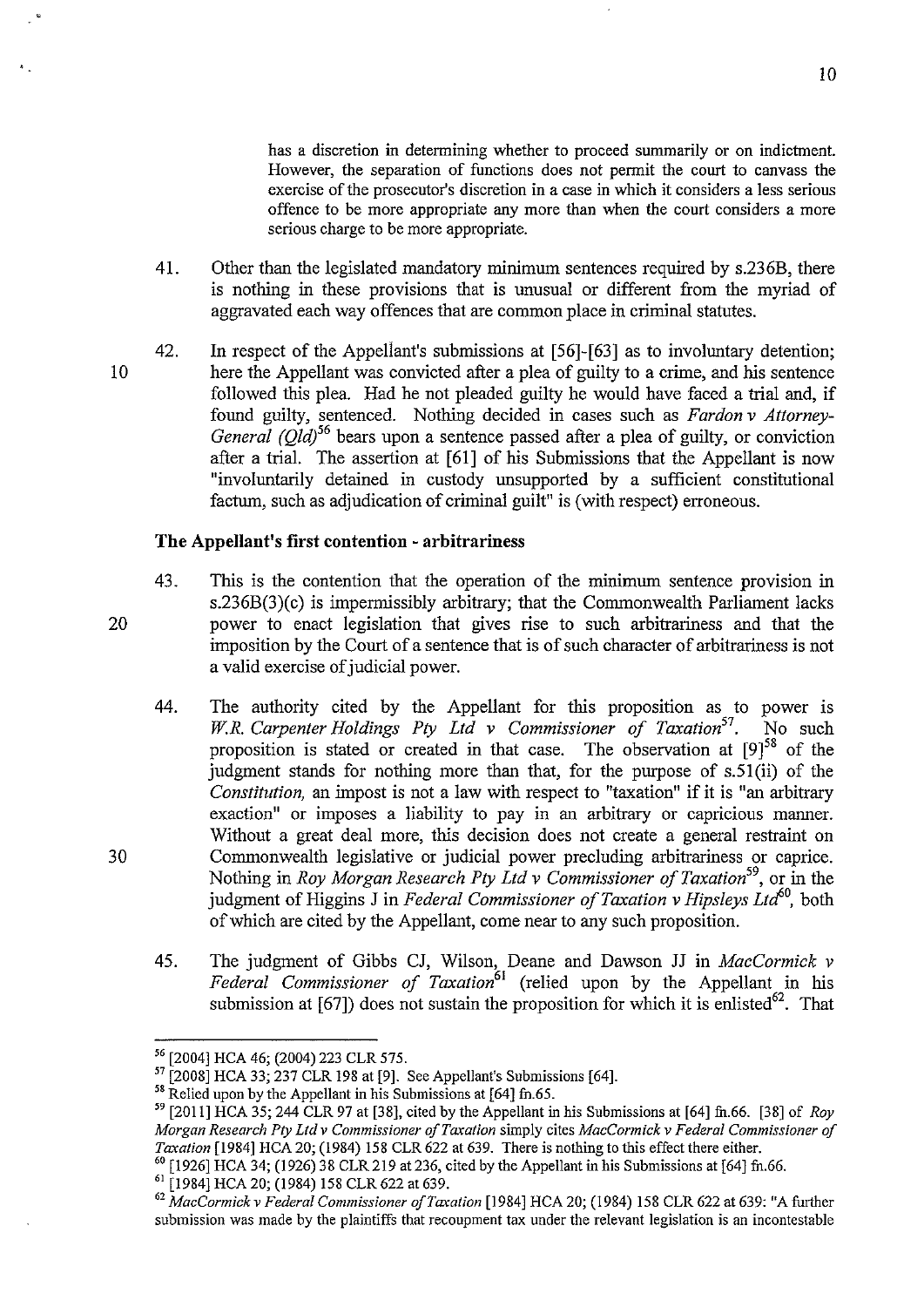the Commonwealth Parliament "cannot determine conclusively for itself its power to enact legislation by putting beyond examination compliance with the constitutional limits upon that power" is not a proposition which arises in this matter.

46. A like contention as to arbitrariness was considered by the Privy Council in *Ong Ah Chuan v Public Prosecutor* [1981] AC 648. That case involved a mandatory death sentence for trafficking 15 grams or more of heroin. One argument put was that the provision offended against the equality principle of Article 12(1) of the Singapore Constitution in that it required the court to sentence to death an addict who gratuitously supplied an addict friend with 15 grams of heroin, while permitting a lesser sentence on a dealer selling 14.99 grams. Lord Diplock observed $^{63}$ :

> The question whether this dissimilarity in circumstances justifies any differentiation in the punishments imposed upon individuals who fall within one class and those who fall within the other, and if so, what are the appropriate punishments for each class are questions of social policy. Under the Constitution, which is based on the separation of powers, these are questions which it is the function of the legislature to decide, not the judiciary. Provided that the factor which the legislature adopts as constituting the dissimilarity is not purely arbitrary but bears a reasonable relation to the social object of the law, there is no inconsistency with art 12(1).

47. In this sense; as 15 grams is not arbitrary, neither is five people.

## **The Appellant's second contention - natural justice**

- 48. This is the contention that a valid exercise of judicial power requires that a criminal accused be accorded natural justice, and here the process from indictment to sentence involved the making of decisions in respect of which the Appellant was not heard.
- 49. Those investigated for crimes do not have a right to be heard in respect of charges that might be brought against them. This is so whether or not there is a range of offences for which the accused might be charged carrying differing sentences<sup>64</sup>.

## 30 **The Appellant's third contention- equality**

50. This is the contention that the impugned provisions are incompatible with an essential attribute of judicial power, being "equality before the law" or "equal justice". The impugned provisions are said to be incompatible because they

20

tax and for this reason is beyond the power of the Parliament. Recognition is to be found in the cases of the doctrine that the incontestability of a tax may go to its validity. The principle which lies behind the doctrine is a more general one of elementary constitutional law. It is simply that the legislature cannot determine conclusively for itself its power to enact legislation by putting beyond examination compliance with the constitutional limits upon that power."

<sup>63</sup>*Ong Ah Chuan v Public Prosecutor* [1981] AC 648 at 673-674. See the discussion in Sir Anthony Mason, 'Mandatory Sentencing: Implications for Judicial Independence' (2001) 7 *Australian Journal of Human Rights* 21 at 26-27, where Sir Anthony, in discussing this decision, noted that the, "'equal protection' provision did not forbid discrimination in punitive treatment based on some difference in the circumstances of the offence which had been committed, the relevant difference being in the quantity of the drug involved, that difference not being a purely arbitrary one".

<sup>64</sup> See *Elias v The Queen* [20 13] HCA 31 at [34].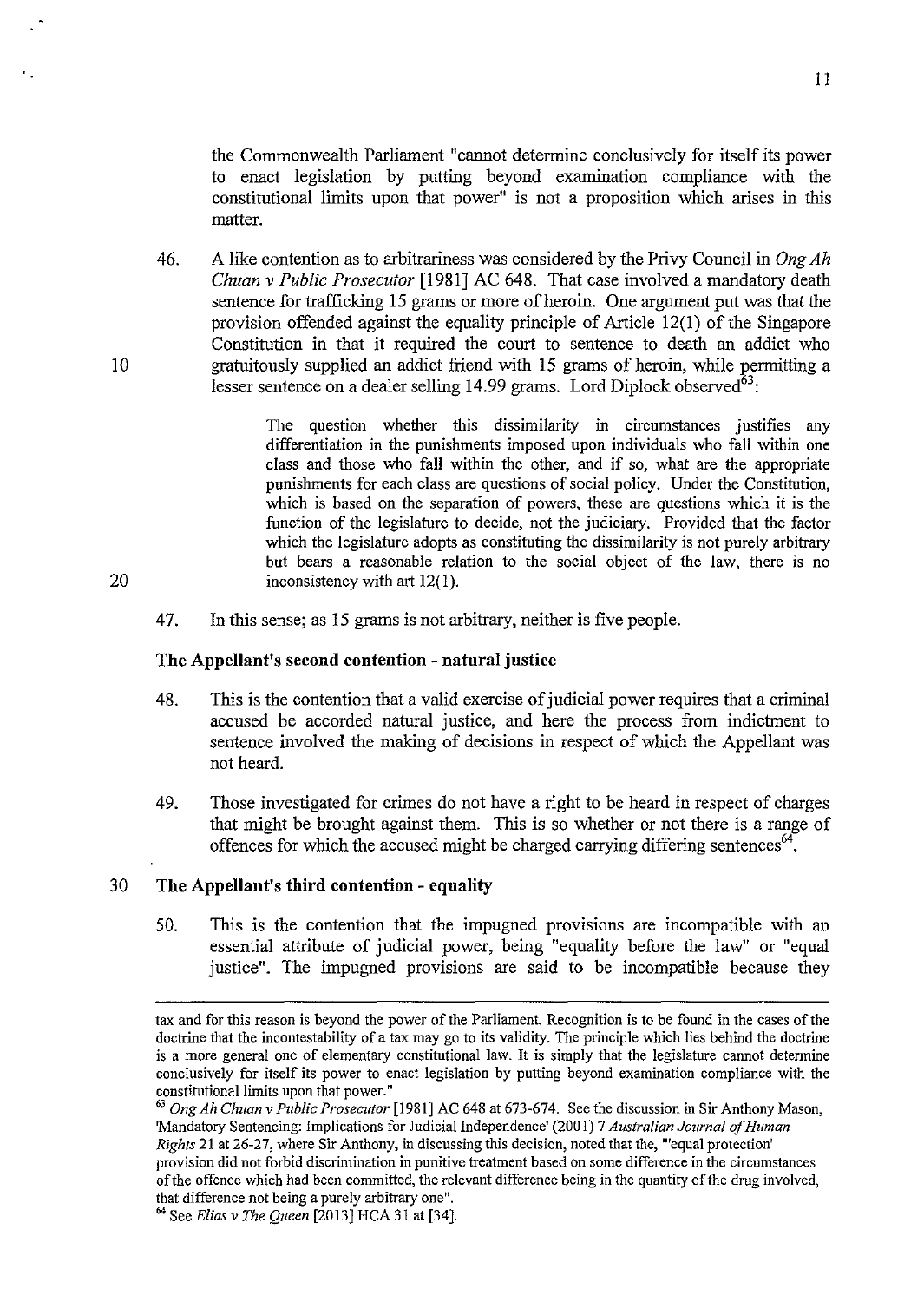mandate different outcomes for co-offenders charged under s.233A and those charged with an aggravated offence under s.233C. Further, it is said that s.236B does not allow for differentiation in sentencing co-offenders whose circumstances  $d$ iffer $65$ .

- 51. As observed in *R v Nitu66,* the judgments of the majority in *Leeth v Commonwealth<sup>67</sup>*do not support the proposition that Australian law incorporates any "general doctrine of legal equality"<sup>68</sup>. Nothing equivalent to the vice asserted in *Leeth<sup>69</sup>* arises in this matter<sup>70</sup>.
- 20 52. Whatever the status in Australian law of a "general doctrine of legal equality"  $$ whether it informs that like cases are to be treated alike and that different outcomes emerge from cases that are different in relevant respects<sup>71</sup>, or whether it underlies a principle that in sentencing offenders it is desirable that like offenders should be treated in a like manner<sup>72</sup> – nothing in this matter engages such issues. Any norm of equality, however, abstractly or diffusely stated, is not offended by applying a different penalty to those who commit an offence under s.233A and those who commit the offence in circumstances of aggravation under s.233C. To the extent that it is relevant to validity, there is a rational evident basis for the circumstance of aggravation in s.233C. Persons charged under ss.233A, B or C are invariably involved in bringing people to Australia by boat. The inherently risky enterprise of shipping people to Australia from another country by boat is exacerbated by number. The consequences of a single unseaworthy boat are greater depending upon the number of passengers. The fiscal consequences (to the Commonwealth) of a ship arriving in Australia carrying one person is less than the fiscal consequence of a ship arriving carrying more than five.

# **The Appellant's fourth contention -reasons**

- 53. This is the contention that the exercise of judicial power in a criminal matter requires the giving of reasons for the imposition of a sentence upon conviction.
- 54. This much can be accepted. Here, the reason why the Appellant was sentenced as he was is that it was the minimum penalty required by law. Unless a sentencing judge was to give a penalty greater than the minimum, this is the reason.

12

<sup>30</sup> 

 $<sup>65</sup>$  This is the proposition dealt with in the Appellant's Submissions at [79]-[83].</sup>

 $^{66}$  [2012] QCA 224; (2012) 268 FLR 216 at [32]-[42] (Fraser JA, Holmes JA and Ann Lyons J agreeing).<br><sup>67</sup> [1992] HCA 29; (1992) 174 CLR 455.

 $68$ <sup>EV</sup> Nitu <sup>[2012]</sup> QCA 224; (2012) 268 FLR 216 at [41]. The submission also confronted *Kruger v Commomvea/th* where a similar argument as to equality in the operation of laws administered by Courts was rejected; *Kruger v Commonwealth* [1997] HCA 27; (1997) 190 CLR 1, 65–68 (Dawson J, McHugh J<br>agreeing at 141–142), 112–114 (Gaudron J) and 153–155 (Gummow J).

That in respect of s.4(1) of the *Commonwealth Prisoners Act 1967* (Cth) differing sentencing legislation in each State and Territory could result in different non-parole periods in different jurisdictions. 70 *R v Nitu* [2012] QCA 224; (2012) 268 FLR 216 at [39]- [41].

<sup>71</sup>*Green v The Queen* [2011] HCA 49; (2011) 244 CLR 462 at [28] (French CJ, Crennan and Kiefel JJ).

<sup>72</sup>*Leeth v Commonwealth* [1992] HCA 29; (1992) 174 CLR 455 at 470 (Mason CJ, Dawson and McHugh JJ).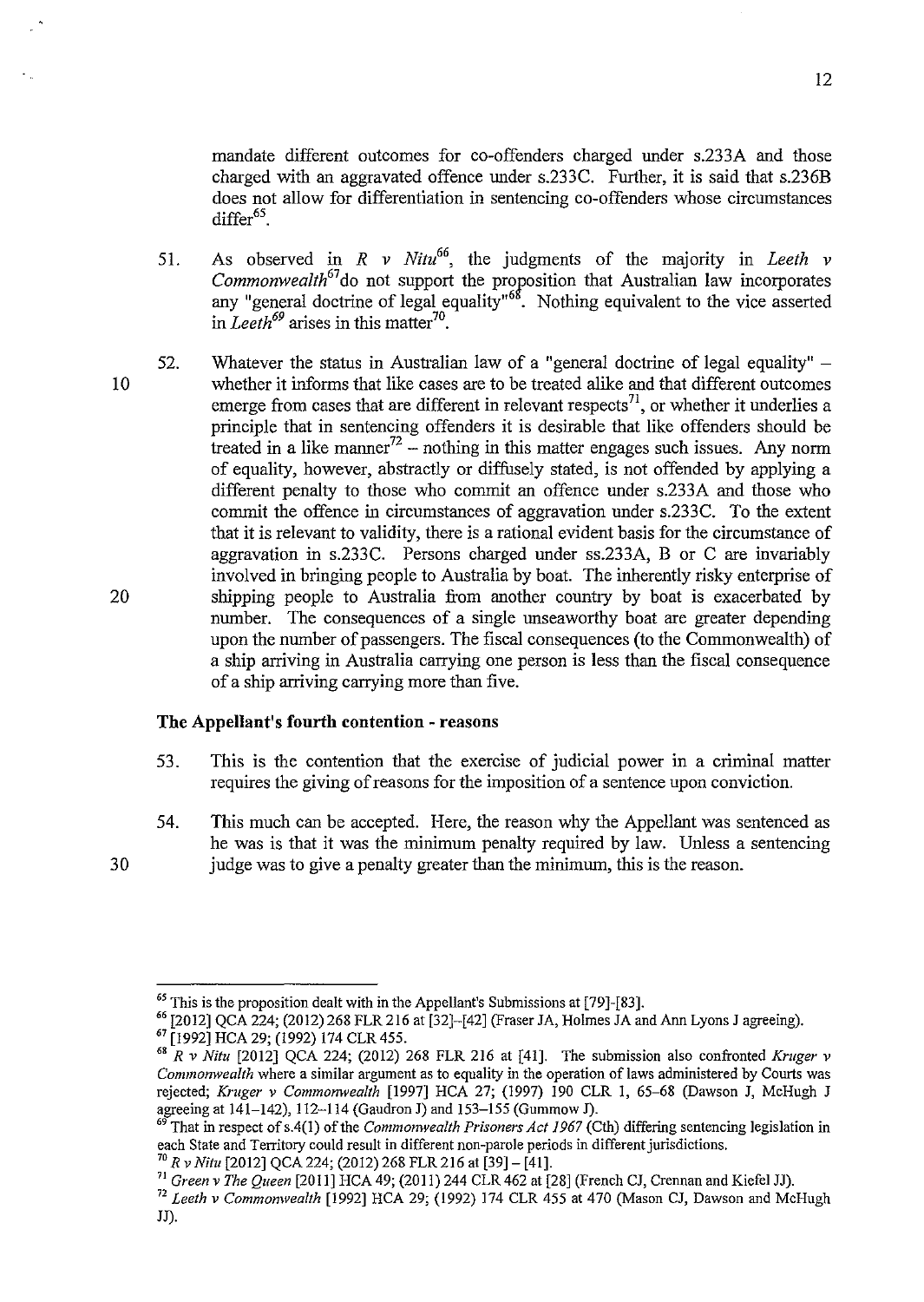# **The Appellant's fifth contention -proportionality**

- 55. This is the contention that the minimum sentence provision in s.236B inevitably involves the imposition of grossly disproportionate sentences having regard to the nature of the offending, and that the imposition of such sentences is incompatible with the lawful exercise of judicial power.
- 56. Clearly enough, it is a "basic principle of sentencing law... that a sentence of imprisonment imposed by a court should never exceed that which can be justified as appropriate or proportionate to the gravity of the crime considered in the light of its objective circumstances" $73$ . But, as was made clear by Mason CJ, Brennan, Dawson and Toohey JJ in *Veen (No. 2)*<sup>74</sup>, the "principle of proportionality" is a "sentencing principle"<sup> $75$ </sup>.
- 57. The contention advanced by the Appellant is that this sentencing principle of proportionality is now an essential aspect of judicial power. (With respect) the reasoning of Allsop P below<sup>76</sup> as to this is compelling and the Appellant's contention is unsupported by authority  $^{77}$ .
- 58. The contention is also inconsistent with the reasoning in decisions of this Court. In *Elias v The Queen78,* French CJ, Hayne, Kiefel, Bell and Keane JJ observed that:

It may be accepted that, subject to statutory intention, common law principles such as proportionality, totality and parity apply in the sentencing of offenders under Victorian law.

- 59. This observation is to be understood as accepting that the common law principle of proportionality (in sentencing) can be legislatively abrogated<sup>79</sup>.
- 60. Even in the absence of authority, there are a number of intuitive responses to the Appellant's contention. *First,* the contention applies equally to maximum penalties and would require that they too be invalid. *Second,* it applies equally to countless forms of legislated truncation of untrammelled judicial "discretion" in sentencing, all of which would also be invalid. *Third,* it proceeds on an unstated premise that only the judicial arm of government can determine what is proportionate; that is, only the judiciary can detennine the "gravity of the crime considered in the light of its objective circumstances". This proposition is ahistorical. As noted above, Common Law jurisdictions' Parliaments have, for centuries, legislated in respect of criminal sentencing. *Fourth,* the contention invites the question - what is the

10

20

<sup>73</sup>*Hoare v The Queen* (1989) 167 CLR 348 at 354, citing *Veen v The Queen (No.2)* [1988] HCA 14; (1988) 164 CLR 465, at 472, 485-486, 490-491, 496. See also *Veen v The Queen (No I)* (1979) 143 CLR 458 at 468,490, 497; *Chester v The Queen* (1988) 165 CLR 611 at 618; *Bugmyv The Queen* (1990) 169 CLR 525 at 532, 537; *Ryanv The Queen* (2001) 206 CLR 267 at 283, 287, 305, 320; *Elias v The Queen* [20!3] HCA 31 at [25]. 74 *Veen v The Queen (No. 2)* [1988] HCA 14; (1988) 164 CLR 465, at 472, 485-486, 490-491, 496.

<sup>&</sup>lt;sup>76</sup> Karim v R <sup>[2013]</sup> NSWCCA 23 at [105] (Appeal Book p.73). See also, Hon Sir Anthony Mason, 'Mandatory Sentencing: Implications for Judicial Independence' (2001) 7(2) *Australian Journal of Human Rights* 21 at 28.<br>
<sup>77</sup> Appellant's Submissions at [93].<br>
<sup>78</sup> [2013] HCA 31 at [25].<br>
<sup>79</sup> At least (it must be supposed) in non-federal jurisdiction.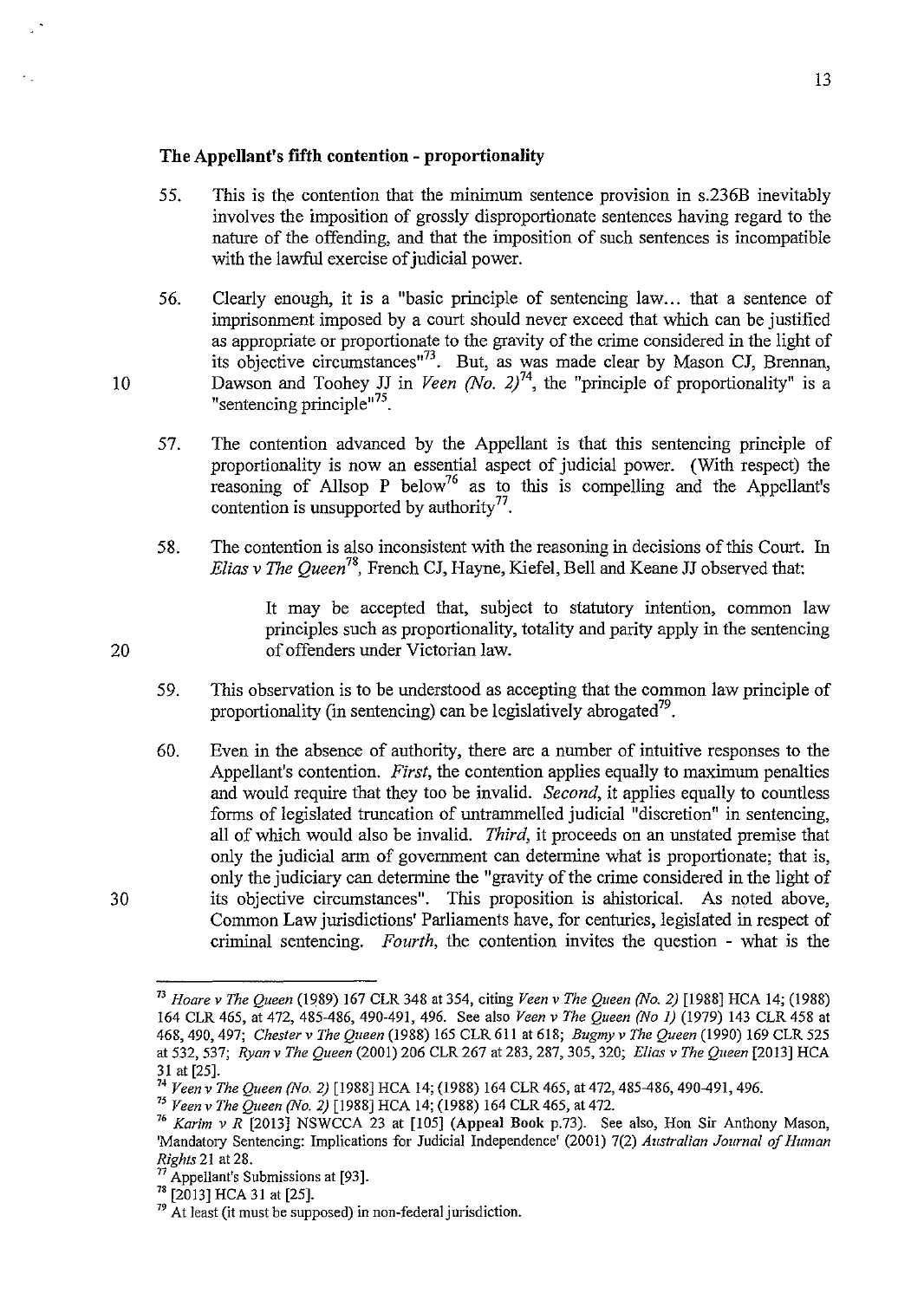juristic basis upon which the sentencing principle of proportionality is "constitutionalised", yet other sentencing principles, or aspects of criminal procedure, not? For instance, could it credibly be contended that (say) the sentencing principle recognised by this Court in *Muldrock v The Queen*<sup>80</sup> is an essential aspect of judicial power; or that imposing a sentence that does not have regard to this principle is incompatible with judicial power as opposed to an error of law? *Fifth*, the contention understates the fact that the penalty is not mandatory, but minimum and that the sentencing principle of proportionality applies, but within a narrower band than a discretionary sentence without a minimum<sup>?</sup>

10 61. In *Graham v Florida<sup>82</sup>*the United States Supreme Court considered the validity (in terms of the Eighth Amendment) of Florida legislation that provided that children could be sentenced to life in prison without parole for non-capital crimes. The concurring judgment of Roberts CJ (in particular) illustrates that Eighth Amendment jurisprudence recognises a notion of "narrow proportionality" when considering validity of sentencing legislation, but this notion is entirely different to constitutionalising the sentencing principle of proportionality recognised in Australian law, as contended for by the Appellant here.

## **PART VI: LENGTH OF ORAL ARGUMENT**

62. It is estimated that the oral argument for the Attorney General for Western Australia will take 10 minutes.

30 Dated: 8 August 2013

20

GR Donaldson SC Solicitor General for Western Australia State Solicitor's Office Telephone: (08) 9264 1806 Telephone: (08) 9264 1888 Facsimile: (08) 9321 1385 Facsimile: (08) 9264 1812 Email: grant.donaldson@sg.wa.gov.au Email: t.russell@sso.wa.gov.au

T C Russell

<sup>80 [2011]</sup> HCA 39 at [53]-[55] (French CJ, Gummow, Hayne, Heydon, Crennan, Kiefel and Bell JJ)- that general deterrence should be given little weight in sentencing an offender suffering from mental illness or an intellectual handicap.

<sup>&</sup>lt;sup>81</sup> Bahar v R [2011] WASCA 249; (2011) 255 FLR 80 at [54] (McLure P, Martin CJ and Mazza J agreeing). <sup>82</sup> 560 US \_\_\_ (2010); 130 S. Ct. 2011. See also Bessler, *Cruel and Unusual: The American Death Penalty and the* 

*Founders Eighth Amendment* (Northeastern University Press, 2012) at pp.202-203.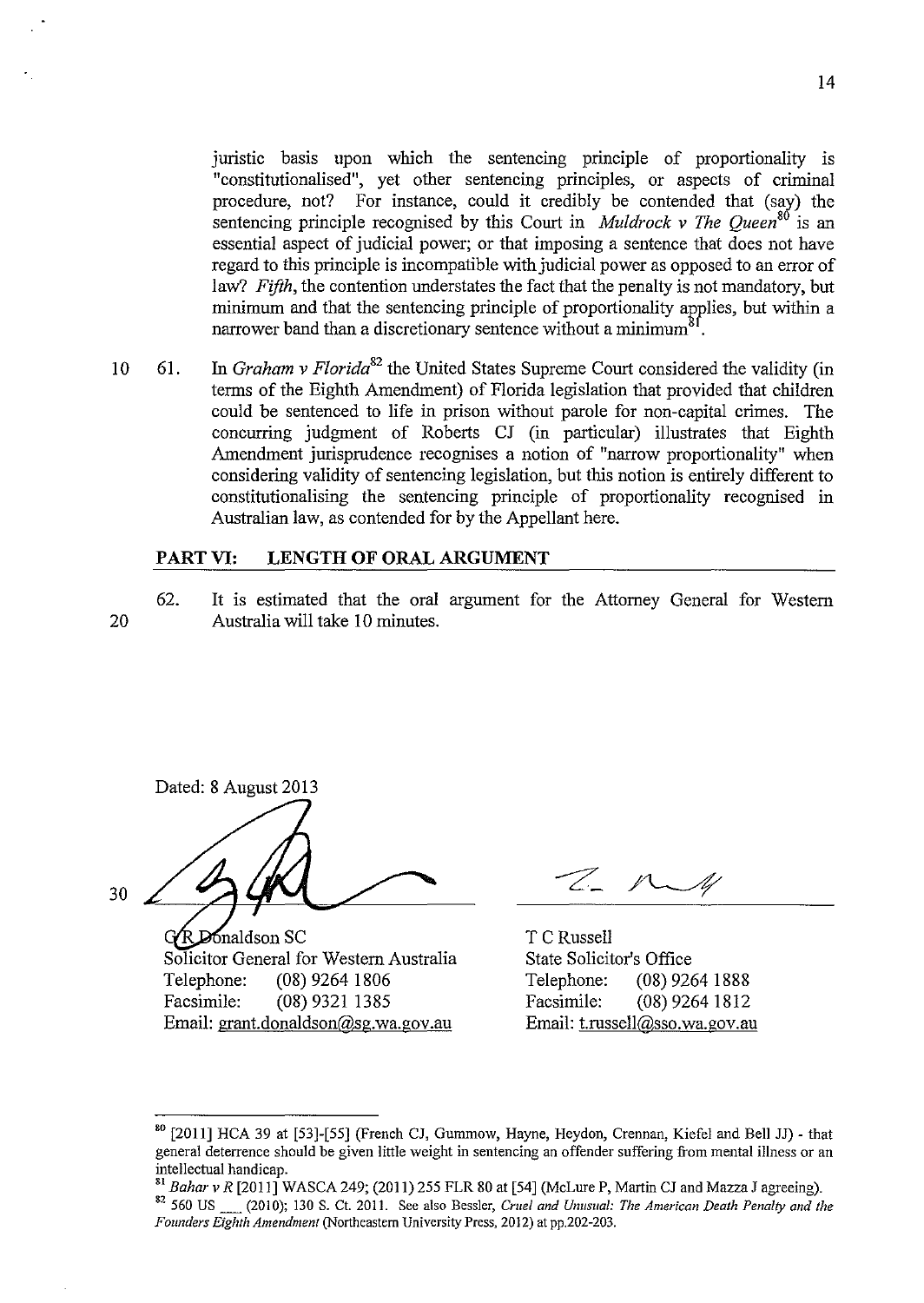

Western Australia

# Criminal Code Act Compilation Act 1913

As at 01 Mar 2013 Version 17-a0-03 Extract from www.slp.wa.gov.au, see that website for further infonnation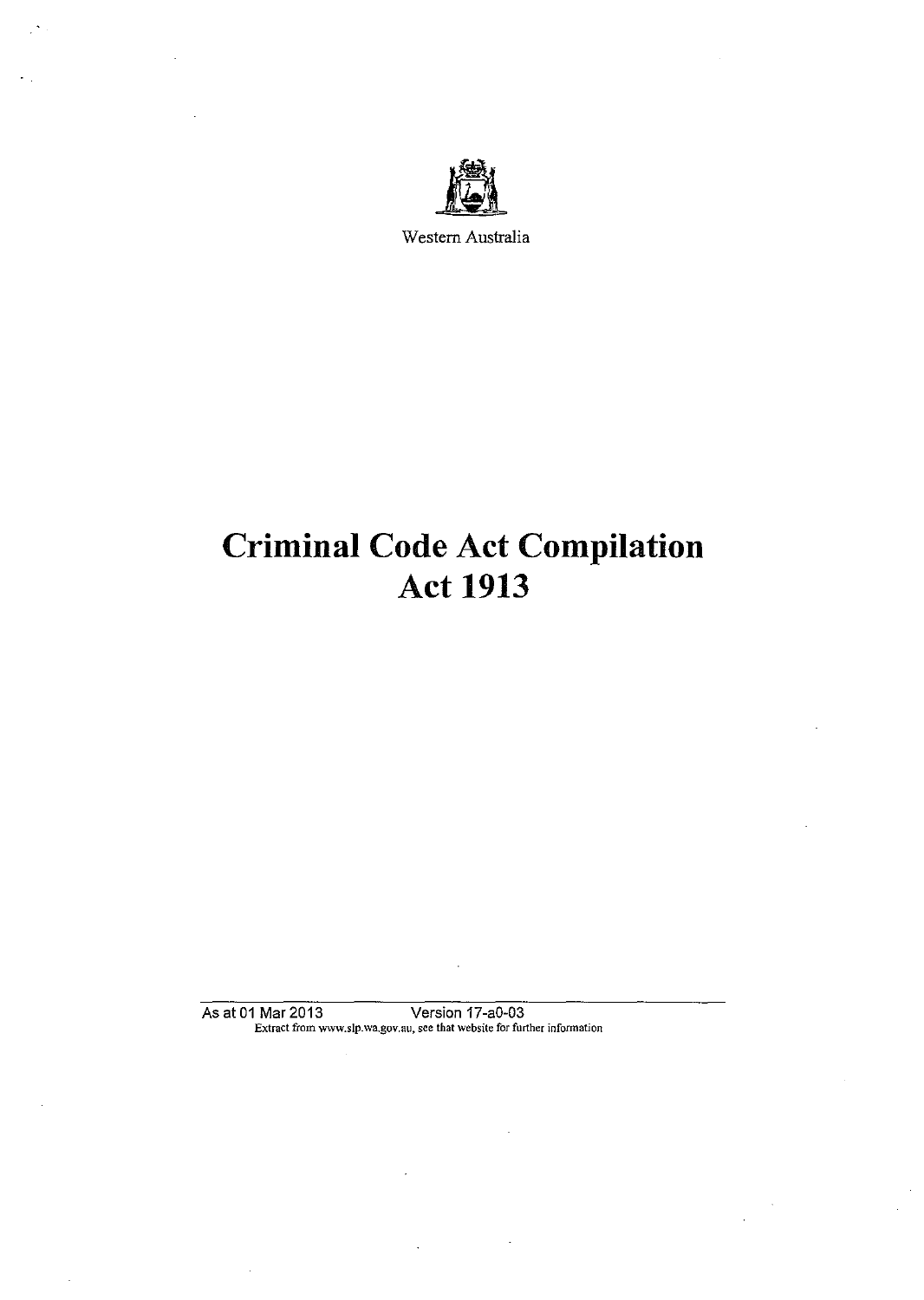## **318A. Assault on aircraft's crew**

Any person who unlawfully assaults a member of the crew of an aircraft or threatens with violence a member of the crew of an aircraft so as to interfere with the performance by the member of his functions or duties connected with the operation of the aircraft or so as to lessen his ability to perform those functions or duties, is guilty of a crime and is liable to imprisonment for 14 years.

Alternative offence: s. 294A, 297,304,313,317 or 317A.

*[Section 318A inserted by No. 53 of 1964 s. 6; amended by No. 51 of 1992 s. 16(2); No. 70 of2004 s. 36(3); No. 44 of2009 s. 7.]* 

## **Chapter XXXI- Sexual offences**

*[Heading inserted by No. 14 of 1992 s. 6(1).]* 

## **319. Terms used**

 $(1)$  In this Chapter —

*circumstances of aggravation*, without limiting the definition of that expression in section 221, includes circumstances in which-

- ( a) at or immediately before or immediately after the commission of the offence —
	- (i) the offender is armed with any dangerous or offensive weapon or instrument or pretends to be so armed; or
	- **(ii)** the offender is in company with another person or persons; or
	- (iii) the offender does bodily harm to any person; or
	- (iv) the offender does an act which is likely seriously and substantially to degrade or humiliate the victim; or

As at 01 Mar 2013 Version 17-a0-03 page 173 **Extract from www.slp.wa.gov.au, see that website for further infonnation**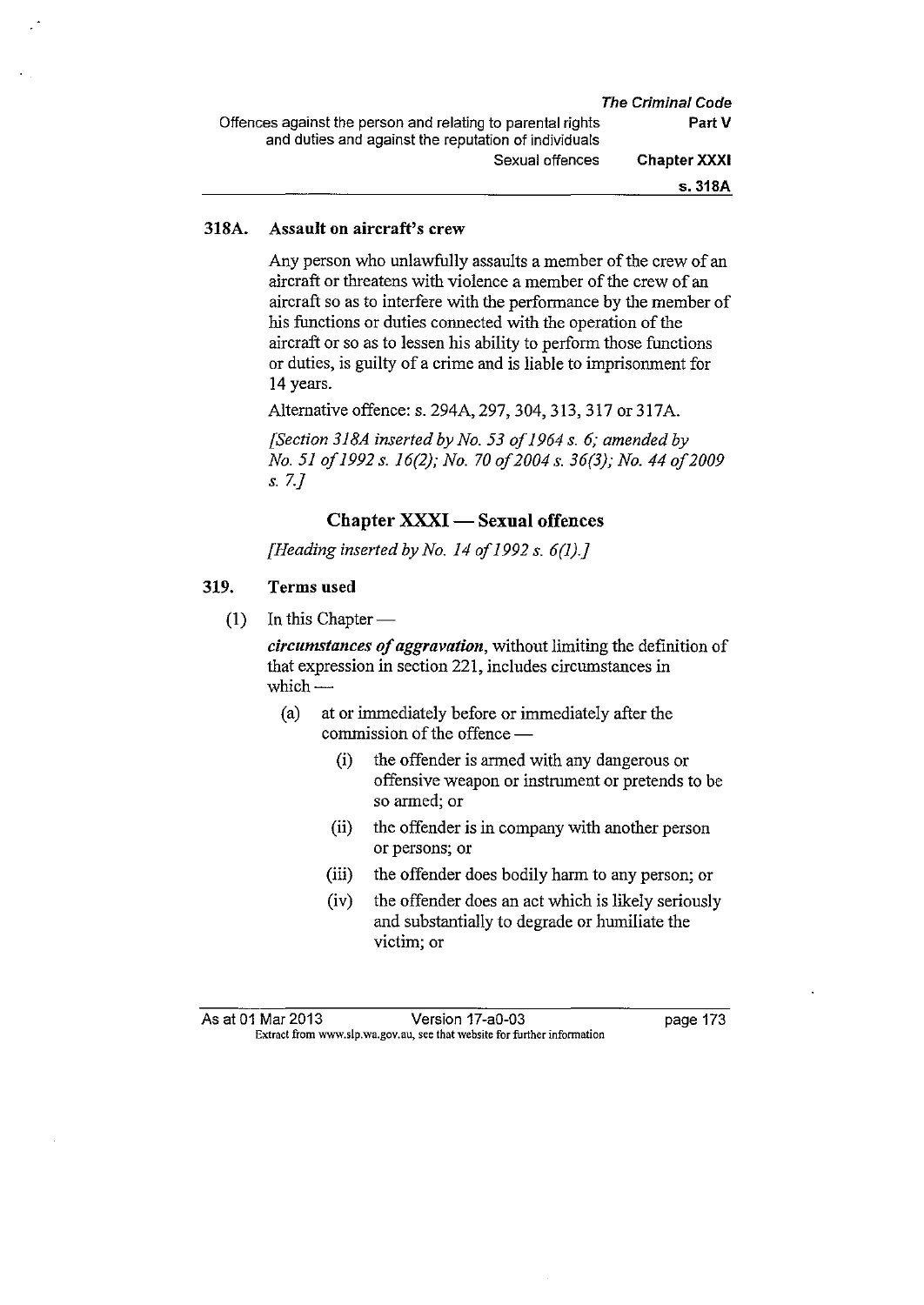| <b>The Criminal Code</b> |                                                                                                                     |
|--------------------------|---------------------------------------------------------------------------------------------------------------------|
| Part V                   | Offences against the person and relating to parental rights<br>and duties and against the reputation of individuals |
| <b>Chapter XXXI</b>      | Sexual offences                                                                                                     |
| s. 319                   |                                                                                                                     |

(v) the offender threatens to kill the victim;

or

(b) the victim is of or over the age of 13 years and under the age of 16 years;

*deals witlt* includes doing any act which, if done without consent, would constitute an assault;

*indecent act* means an indecent act which is —

- (a) committed in the presence of or viewed by any person; or
- (b) photographed, videotaped, or recorded in any manner;

*to indecently record* means to take, or permit to be taken, or make, or permit to be made, an indecent photograph, film, video tape, or other recording (including a sound recording);

#### *to sexually penetrate* means —

- (a) to penetrate the vagina (which term includes the *labia*   $majora$ ), the anus, or the urethra of any person with $-$ 
	- (i) any part of the body of another person; or
	- (ii) an object manipulated by another person,

except where the penetration is carried out for proper medical purposes; or

- (b) to manipulate any part of the body of another person so as to cause penetration of the vagina (which term includes the *labia majora),* the anus, or the urethra of the offender by part of the other person's body; or
- (c) to introduce any part of the penis of a person into the mouth of another person; or
- (d) to engage in cunnilingus or fellatio; or
- (e) to continue sexual penetration as defined in paragraph  $(a)$ ,  $(b)$ ,  $(c)$  or  $(d)$ .

page 174 **Version 17-a0-03** As at 01 Mar 2013 **Extract from www.slp.wa.gov.au, see that website for further infonnation**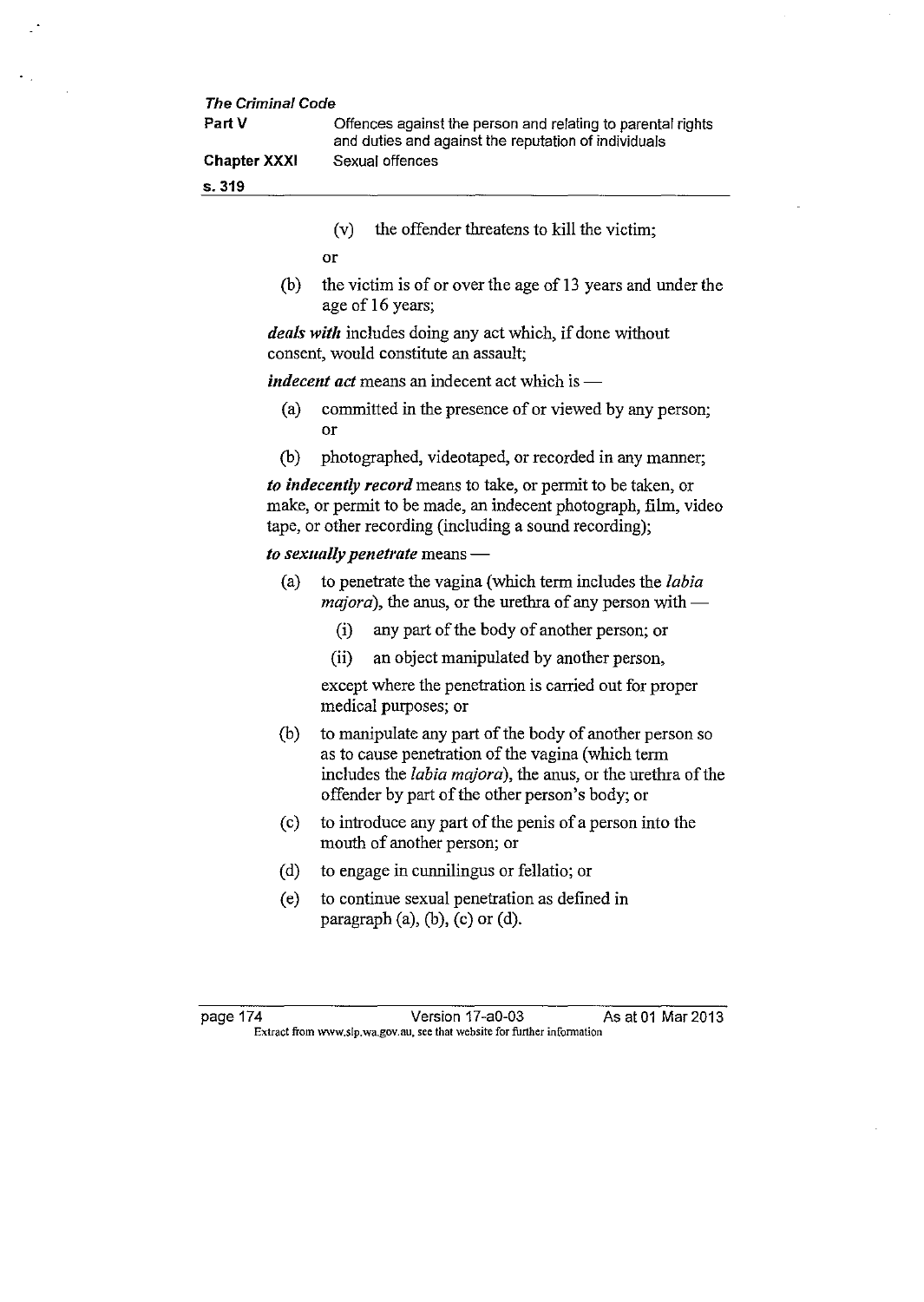$(2)$  For the purposes of this Chapter —

(a) *consent* means a consent freely and voluntarily given and, without in any way affecting the meaning attributable to those words, a consent is not freely and voluntarily given if it is obtained by force, threat, intimidation, deceit, or any fraudulent means;

- (b) where an act would be an offence if done without the consent of a person, a failure by that person to offer physical resistance does not of itself constitute consent to the act;
- (c) a child under the age of 13 years is incapable of consenting to an act which constitutes an offence against the child.
- (3) For the purposes of this Chapter, a reference to a person indecently dealing with a child or an incapable person includes a reference to the person-
	- (a) procuring or permitting the child or incapable person to deal indecently with the person; or
	- (b) procuring the child or incapable person to deal indecently with another person; or
	- (c) committing an indecent act in the presence of the child or incapable person.
- ( 4) For the purposes of this Chapter, a person is said to engage in sexual behaviour if the person -
	- (a) sexually penetrates any person; or
	- (b) has carnal knowledge of an animal; or
	- (c) penetrates the person's own vagina (which term includes the *labia majora),* anus, or urethra with any object or any part of the person's body for other than proper medical purposes.

*[Section 319 inserted by No. 14 of 1992 s. 6(1); amended by No. 38 of2004 s. 70.}*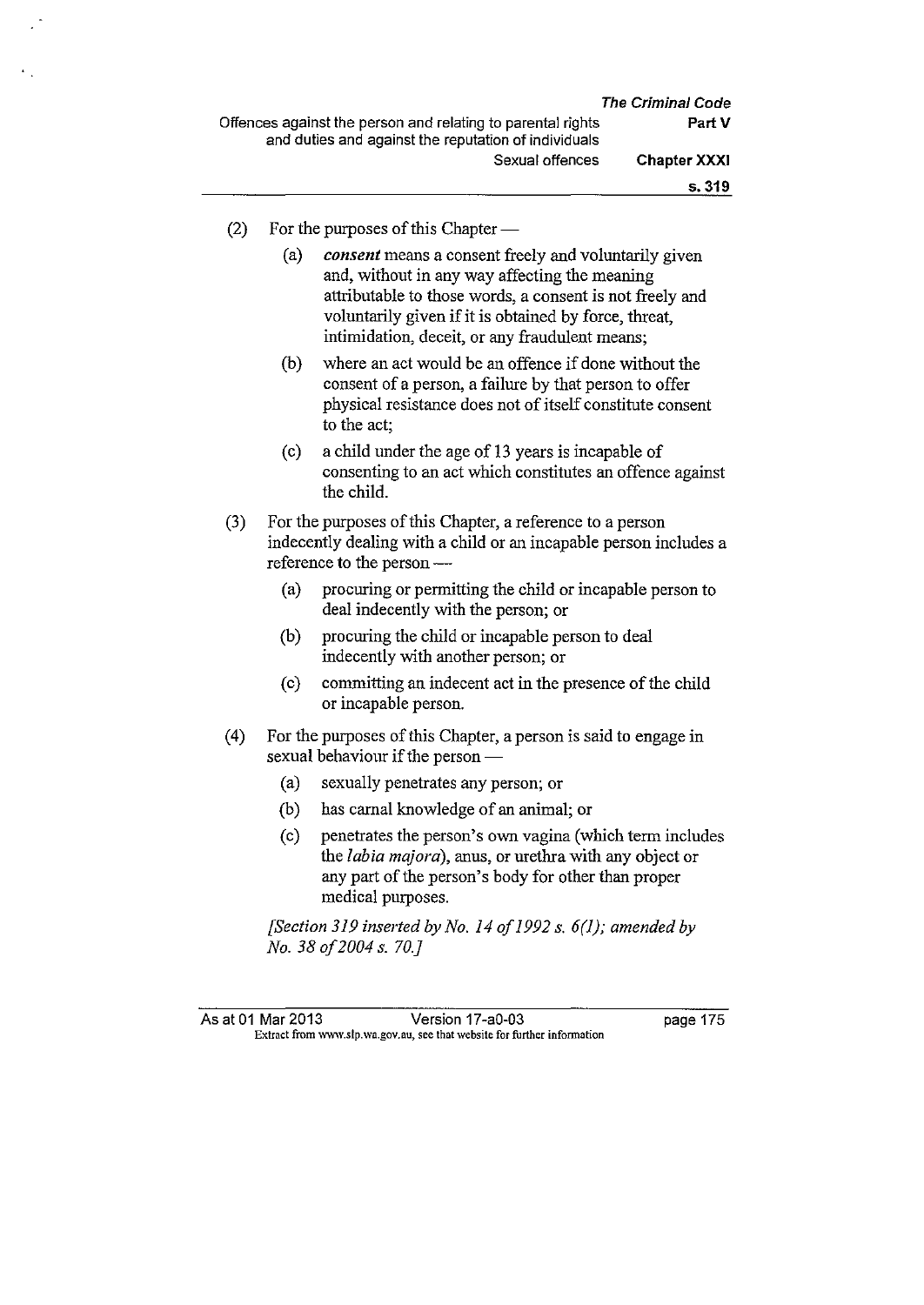| <b>The Criminal Code</b> |                                                                                                                     |
|--------------------------|---------------------------------------------------------------------------------------------------------------------|
| Part V                   | Offences against the person and relating to parental rights<br>and duties and against the reputation of individuals |
| <b>Chapter XXXI</b>      | Sexual offences                                                                                                     |
| s.323                    |                                                                                                                     |

(8) It is a defence to a charge under this section to prove the accused person was lawfully married to the child.

> *[Section 322 inserted by No. 14 of 1992 s. 6(1); amended by No. 3 of2002 s. 40; No. 70 of2004 s. 36(3}.]*

*[322A. Deleted by No. 3 of2002 s. 41 (1).}* 

## 323. Indecent assault

A person who unlawfully and indecently assaults another person is guilty of a crime and liable to imprisonment for 5 years.

Summary conviction penalty: imprisonment for 2 years and a fine of\$24 000.

*[Section 323 inserted by No. 14 of 1992 s. 6(1); amended by No. 36 of1996 s. 17; No. 70 of2004 s. 35(2}.]* 

#### 324. Aggravated indecent assault

A person who unlawfully and indecently assaults another person in circumstances of aggravation is guilty of a crime and is liable to imprisonment for 7 years.

Alternative offence: s. 321(4), 322(4) or 323.

Summary conviction penalty: imprisonment for 3 years and a fine of \$36 000.

*[Section 324 inserted by No. 14 of 1992 s. 6(1); amended by No. 36 of 1996 s. 18; No. 70 of2004 s. 35(3} and 36(3).]* 

### 325. Sexual penetration without consent

A person who sexually penetrates another person without the consent of that person is guilty of a crime and is liable to imprisonment for 14 years.

Alternative offence: s. 322(2) or (4), 323 or 324.

*[Section 325 inserted by No. 14 of 1992 s. 6(1); amended by No. 70 of2004 s. 36(3).}* 

page 182 Version 17-a0-03 As at 01 Mar 2013 **Extract from www.slp.wa.gov.au, see that website for further information**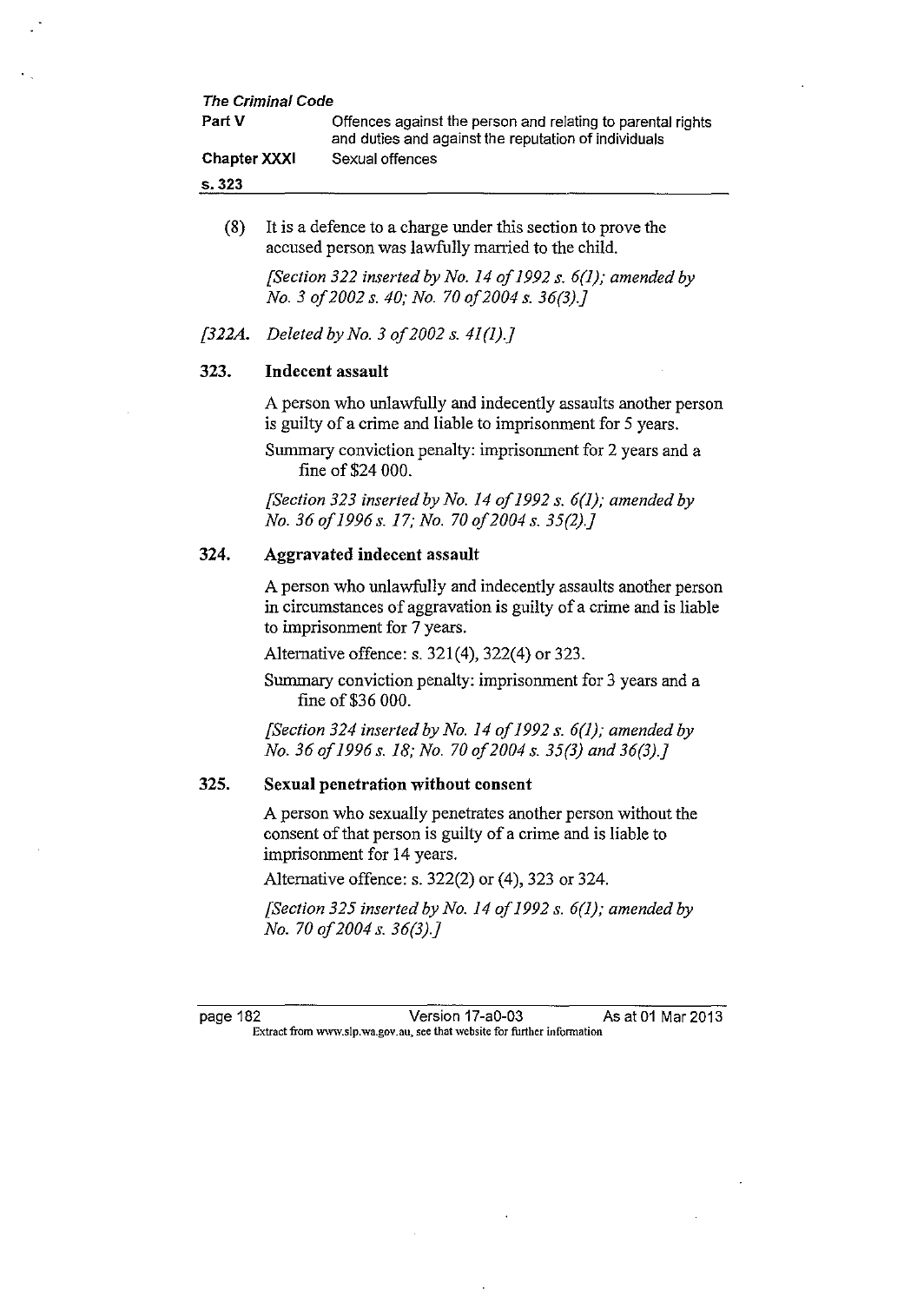|                                                             | <b>The Criminal Code</b> |
|-------------------------------------------------------------|--------------------------|
| Offences against the person and relating to parental rights | Part V                   |
| and duties and against the reputation of individuals        |                          |
| Sexual offences                                             | <b>Chapter XXXI</b>      |
|                                                             | s. 326                   |

## 326. Aggravated sexual penetration without consent

A person who sexually penetrates another person without the consent of that person in circumstances of aggravation is guilty of a crime and liable to imprisonment for 20 years.

Alternative offence: s. 321(2) or (4), 322(2) or (4), 323, 324 or 325.

*[Section 326 inserted by No. 14 of 1992* s. *6(1); amended by No. 70 of2004 s. 36(3).}* 

## 327. Sexual coercion

A person who compels another person to engage in sexual behaviour is guilty of a crime and is liable to imprisonment for 14 years.

Alternative offence: s. 322(3), (4) or (5).

*[Section 327 inserted by No. 14 of 1992 s. 6(1); amended by No. 70 of2004 s. 36(3).}* 

## 328. Aggravated sexual coercion

A person who compels another person to engage in sexual behaviour in circumstances of aggravation is guilty of a crime and is liable to imprisonment for 20 years.

Alternative offence: s. 321(3), (4) or (5), 322(3), (4) or (5) or 327.

*[Section 328 inserted by No. 14 of 1992 s. 6(1); amended by No. 70 of2004 s. 36(3).}* 

#### 329. Relatives and the like, sexual offences by

 $(1)$  In this section —

*de facto child* means a step-child of the offender or a child or step-child of a de facto partner of the offender;

*lineal relative* means a person who is a lineal ancestor, lineal descendant, brother, or sister, whether the relationship is of the whole blood or half-blood, whether or not the relationship is traced through, or to, a person whose parents were not married

As at 01 Mar 2013 **Version 17-a0-03 Dage 183 Extract from www.slp.wa.gov .au, see that website for further infonnation**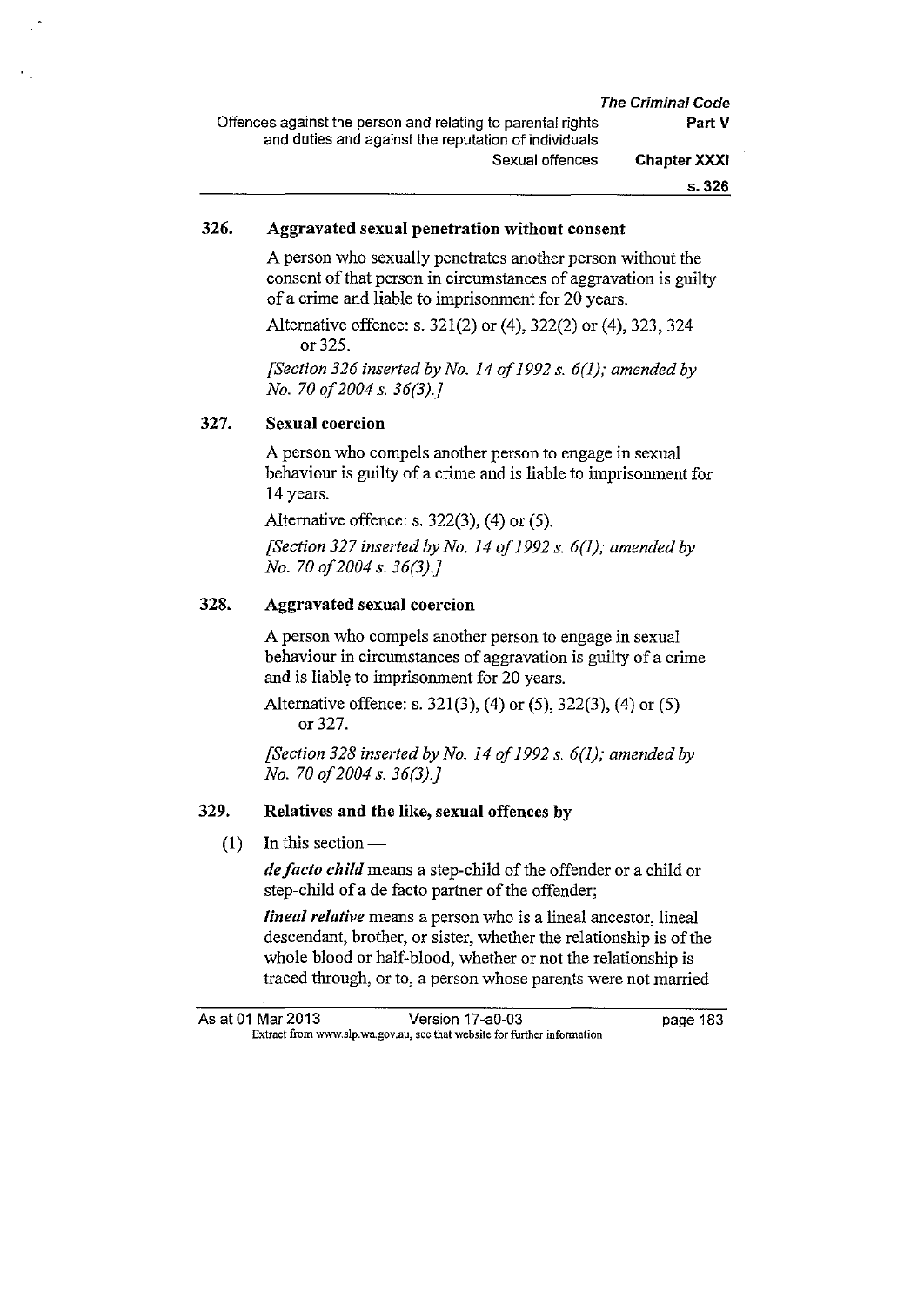- (2) A person who unlawfully uses a conveyance without the consent of the owner or the person in charge of it is guilty of a crime and  $is$  liable  $-$ 
	- (a) if during the commission of the offence, a person who is not an accomplice of the offender is in the conveyance, to imprisonment for 10 years;
	- (b) if immediately before or during or immediately after the commission of the offence, the offender-
		- (i) is armed with any dangerous or offensive weapon or instrument or pretends to be so armed; or
		- (ii) is in company with another person or persons; or
		- (iii) does bodily harm to any person,

to imprisonment for 10 years;

- (c) in any other case, to imprisonment for 7 years.
- Summary conviction penalty in a case to which paragraph (c) applies: imprisonment for 3 years and a fine of \$36 000.

*[Section 390A inserted by No. 70 of2004 s. 25.}* 

*[390B. Deleted by No. 70 of2004 s. 26.}* 

# $Chapter XXXYIII - Robbery: Extortion by threats$

*[Heading amended by No. 23 of2001 s. 8.}* 

## 391. Term used: circumstances of aggravation

In sections 392 and 393  $-$ 

*circumstances of aggravation* means circumstances in which-

- (a) immediately before or at or immediately after the commission of the offence -
	- (i) the offender is in company with another person or persons; or

As at 01 Mar 2013 Version 17 -a0-03 page 213 Extract from www.slp.wa.gov.au, see that website for further infonnation